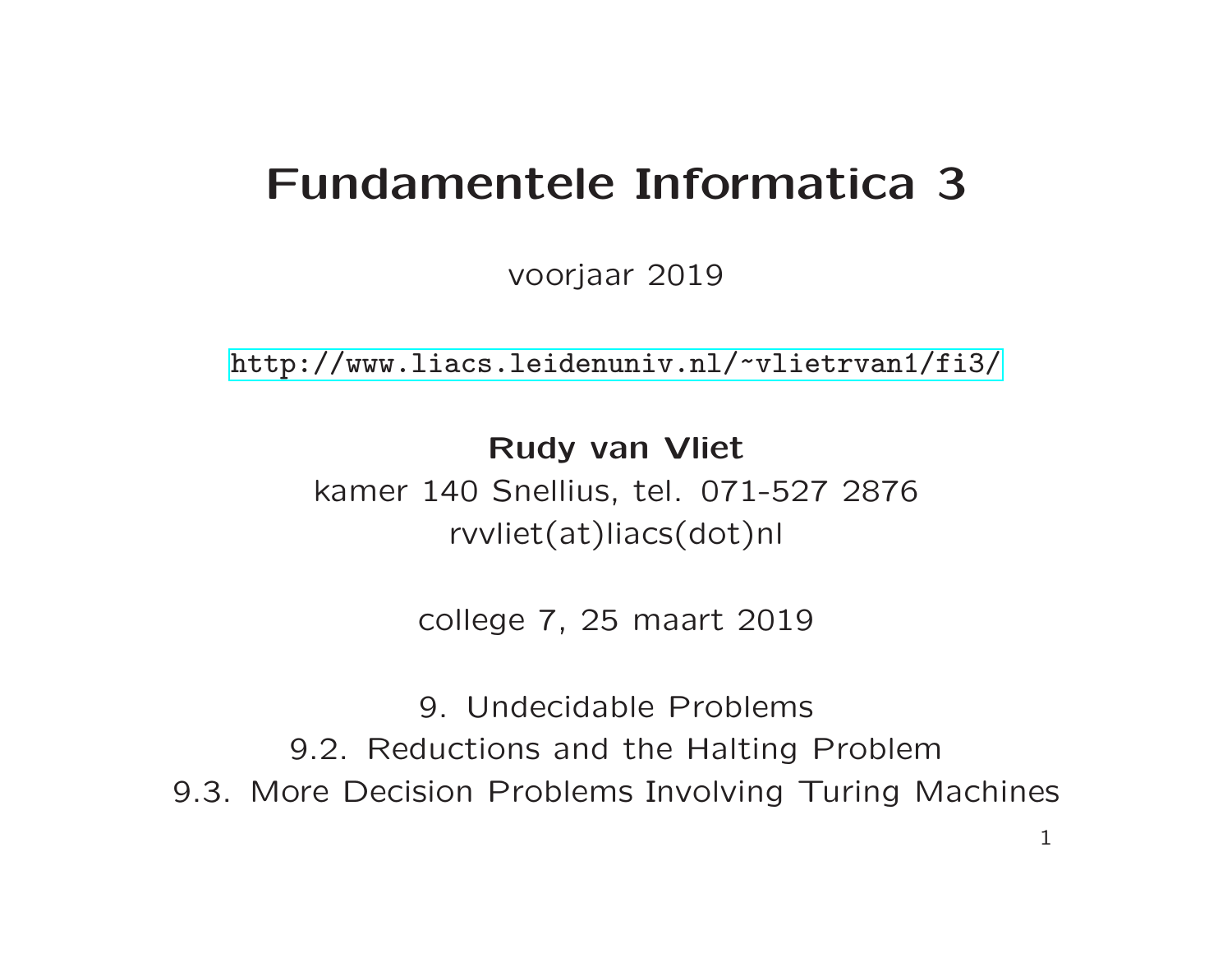# Huiswerkopgave, inleverdatum vandaag, 11:05 uur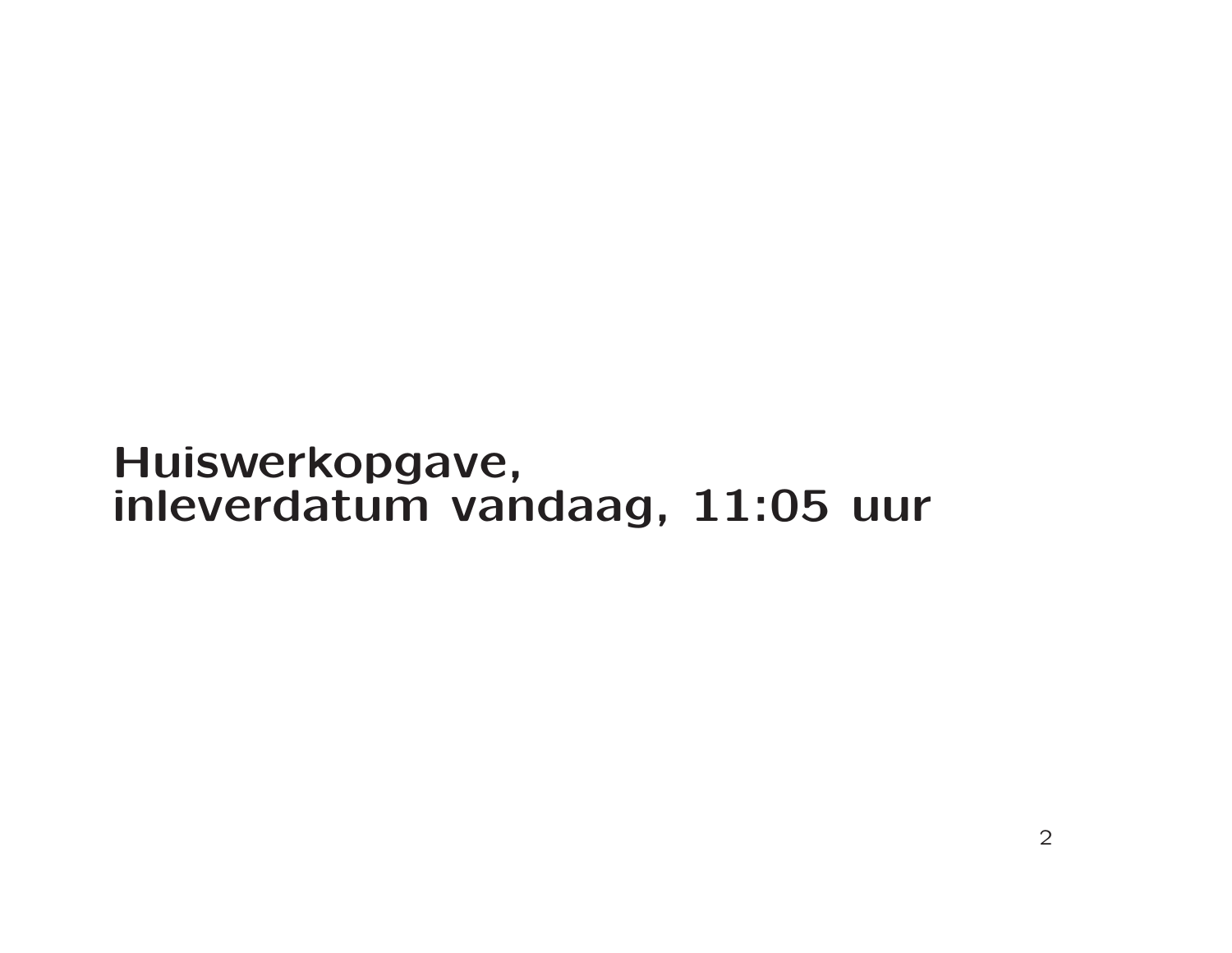For general decision problem  $P$  and reasonable encoding  $e$ ,

$$
Y(P) = \{e(I) | I \text{ is yes-instance of } P\}
$$
  

$$
N(P) = \{e(I) | I \text{ is no-instance of } P\}
$$
  

$$
E(P) = Y(P) \cup N(P)
$$

 $E(P)$  must be recursive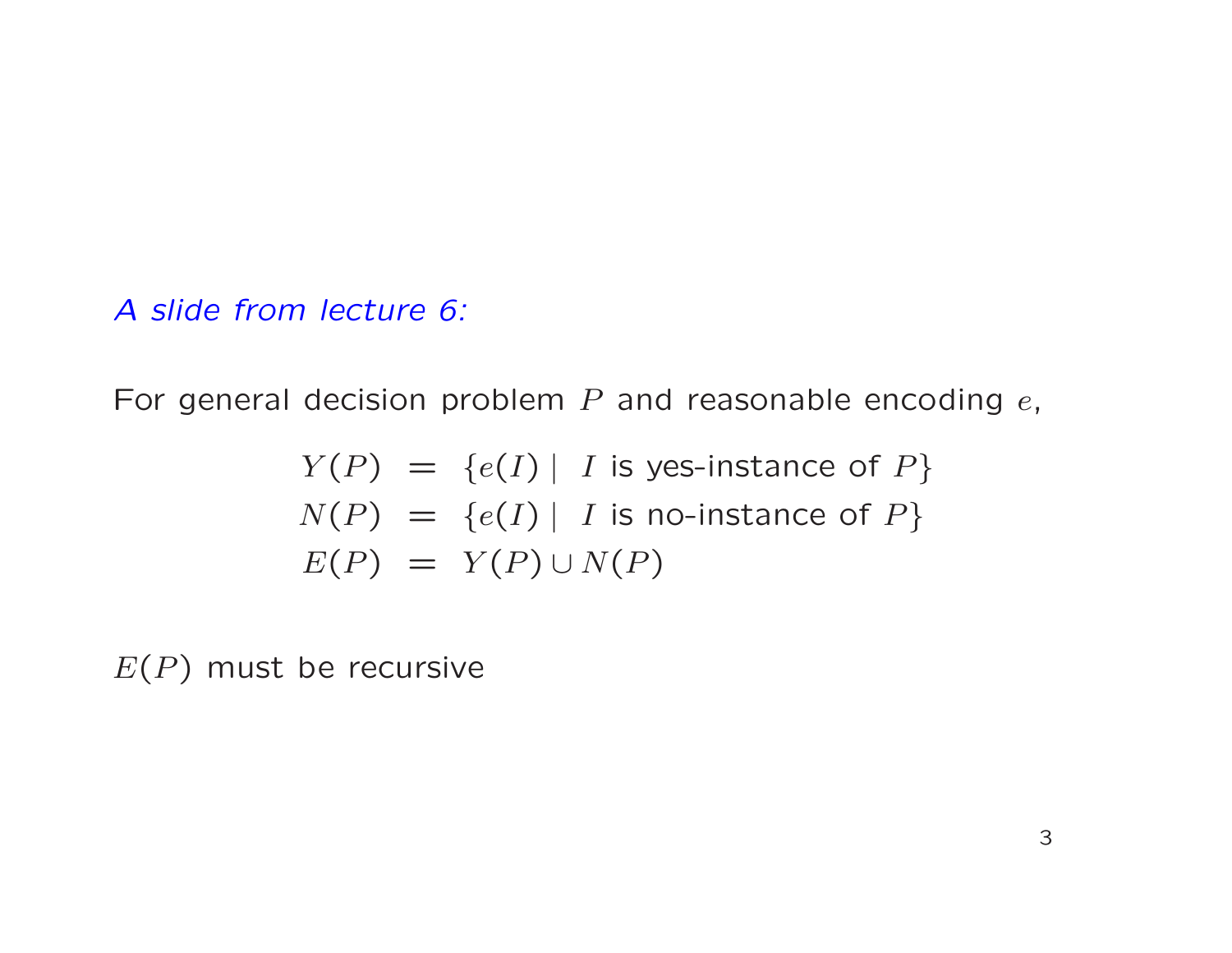Definition 9.3. Decidable Problems

If  $P$  is a decision problem, and  $e$  is a reasonable encoding of instances of P over the alphabet  $\Sigma$ , we say that P is decidable if  $Y(P) = \{e(I) | I$  is a yes-instance of  $P\}$  is a recursive language.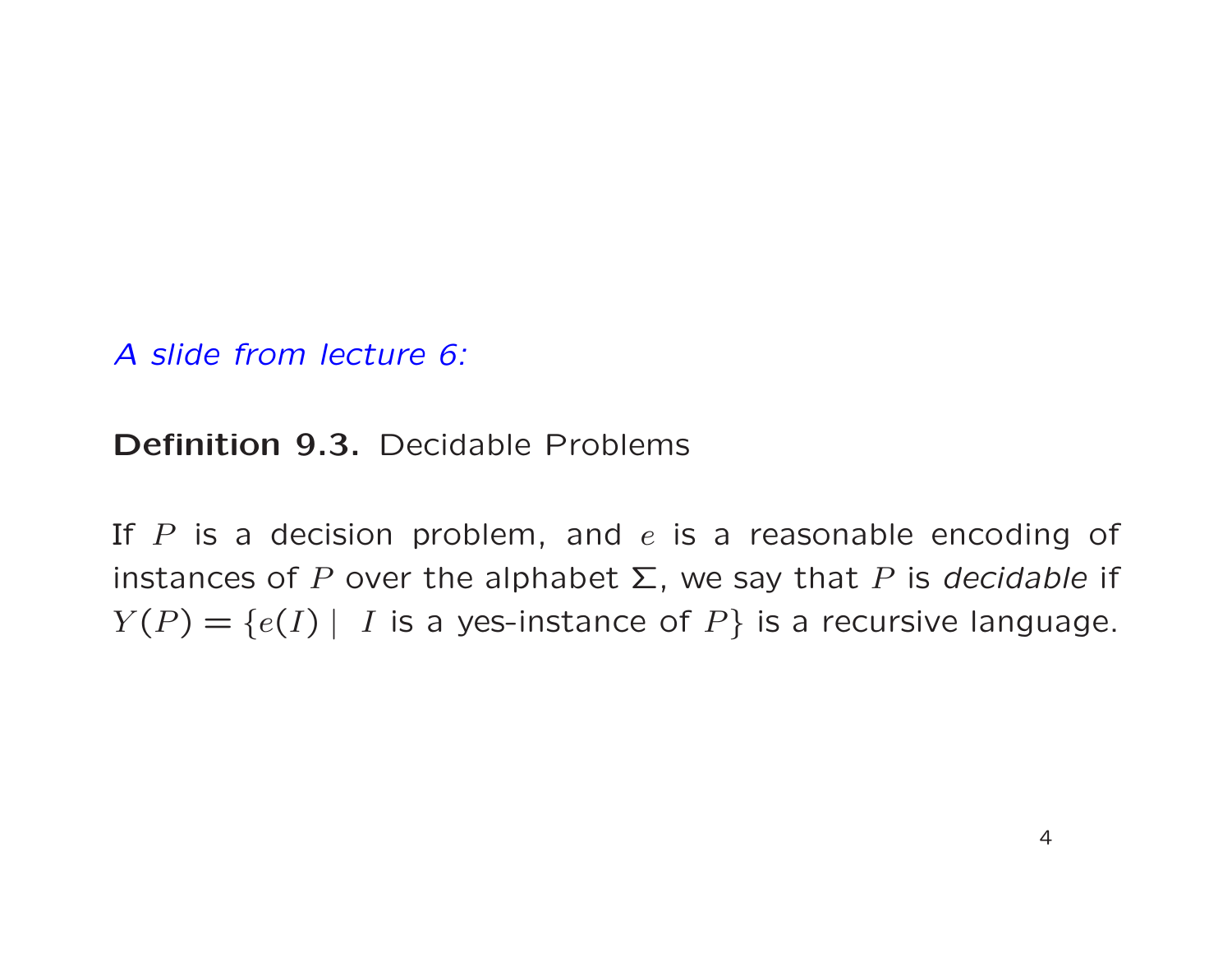Definition 9.6. Reducing One Decision Problem to Another ...

Suppose  $P_1$  and  $P_2$  are decision problems. We say  $P_1$  is reducible to  $P_2$   $(P_1 \leq P_2)$ 

- if there is an algorithm
- that finds, for an arbitrary instance I of  $P_1$ , an instance  $F(I)$ of  $P_2$ ,
- such that

. . .

for every  $I$  the answers for the two instances are the same, or I is a yes-instance of  $P_1$ 

if and only if  $F(I)$  is a yes-instance of  $P_2$ .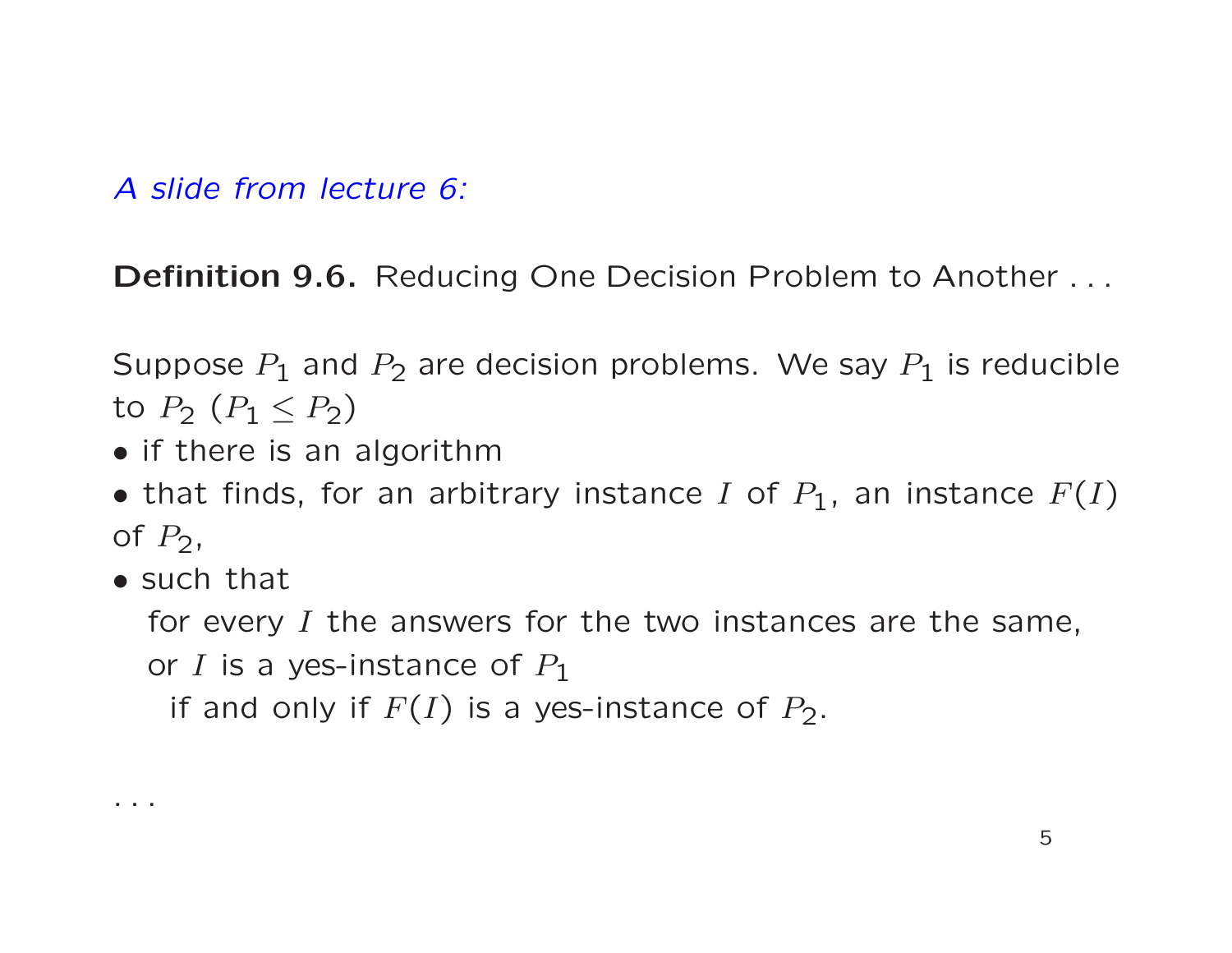Theorem 9.7.

 $\ldots$ 

Suppose  $P_1$  and  $P_2$  are decision problems, and  $P_1 \leq P_2$ . If  $P_2$  is decidable, then  $P_1$  is decidable.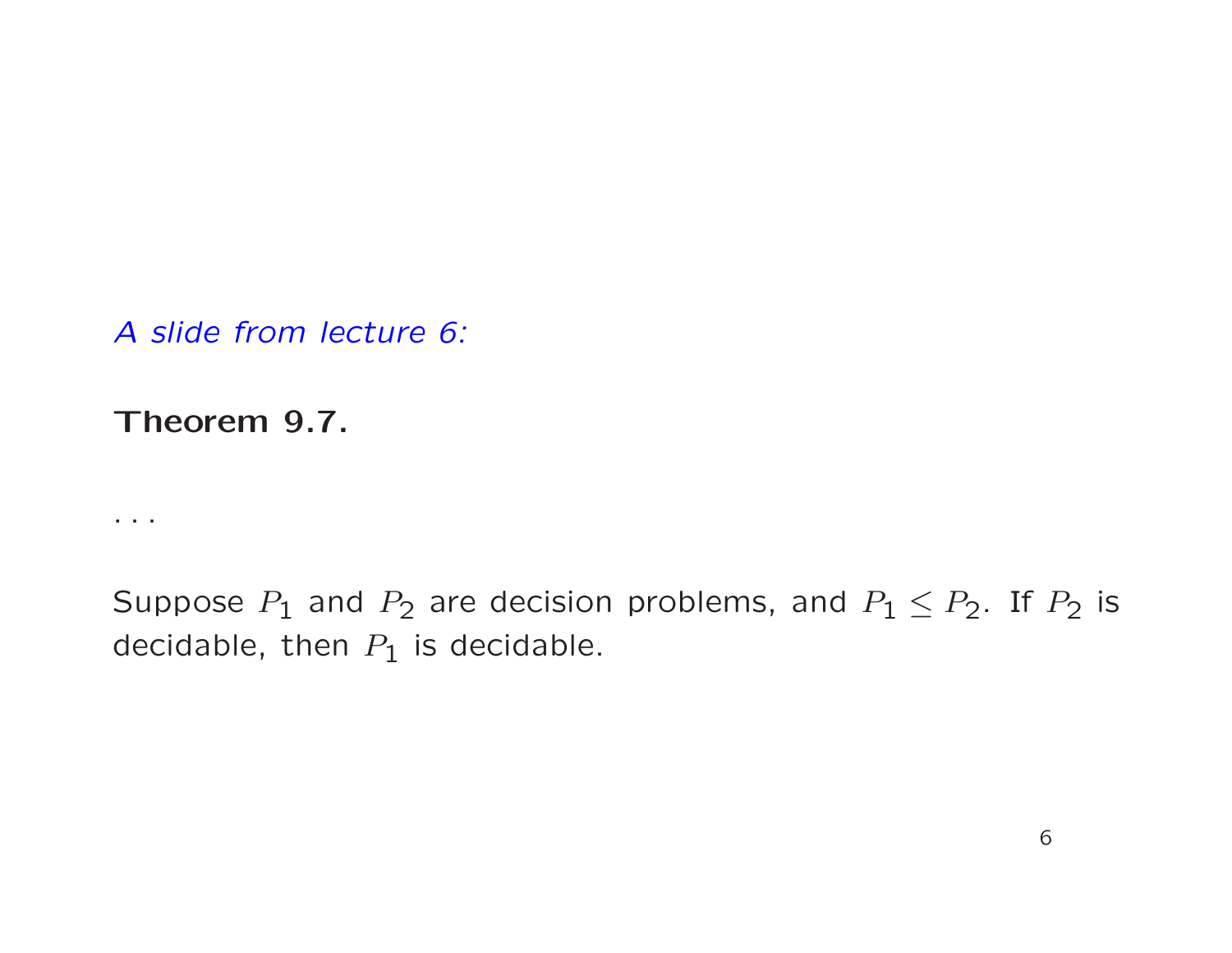Two more decision problems:

Accepts: Given a TM T and a string w, is  $w \in L(T)$  ?

Halts: Given a TM  $T$  and a string  $w$ , does  $T$  halt on input  $w$ ?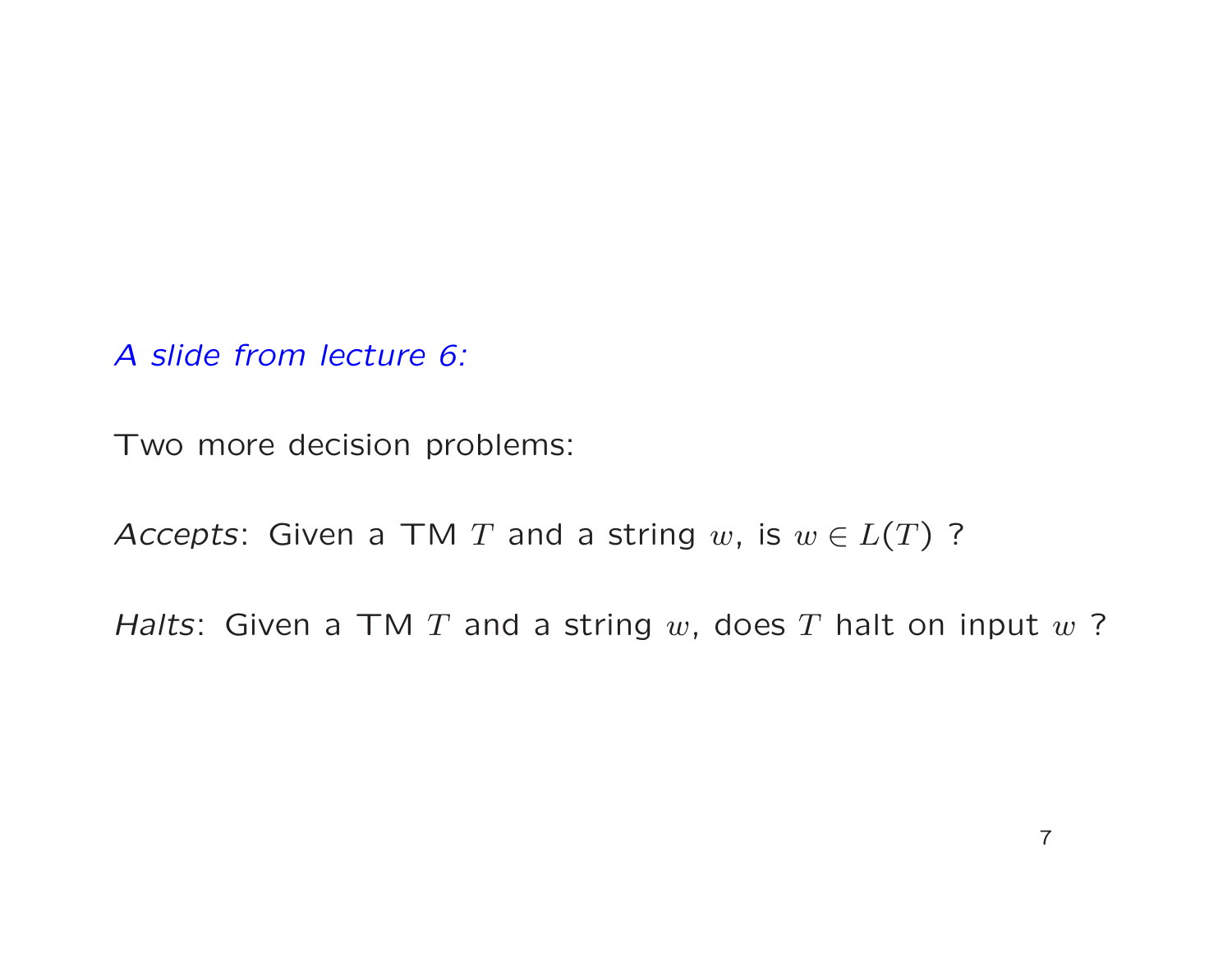Theorem 9.8. Both Accepts and Halts are undecidable.

#### Proof.

- 1. Prove that Self-Accepting  $\leq$  Accepts ...
- 2. Prove that  $Access \leq Halts$ ...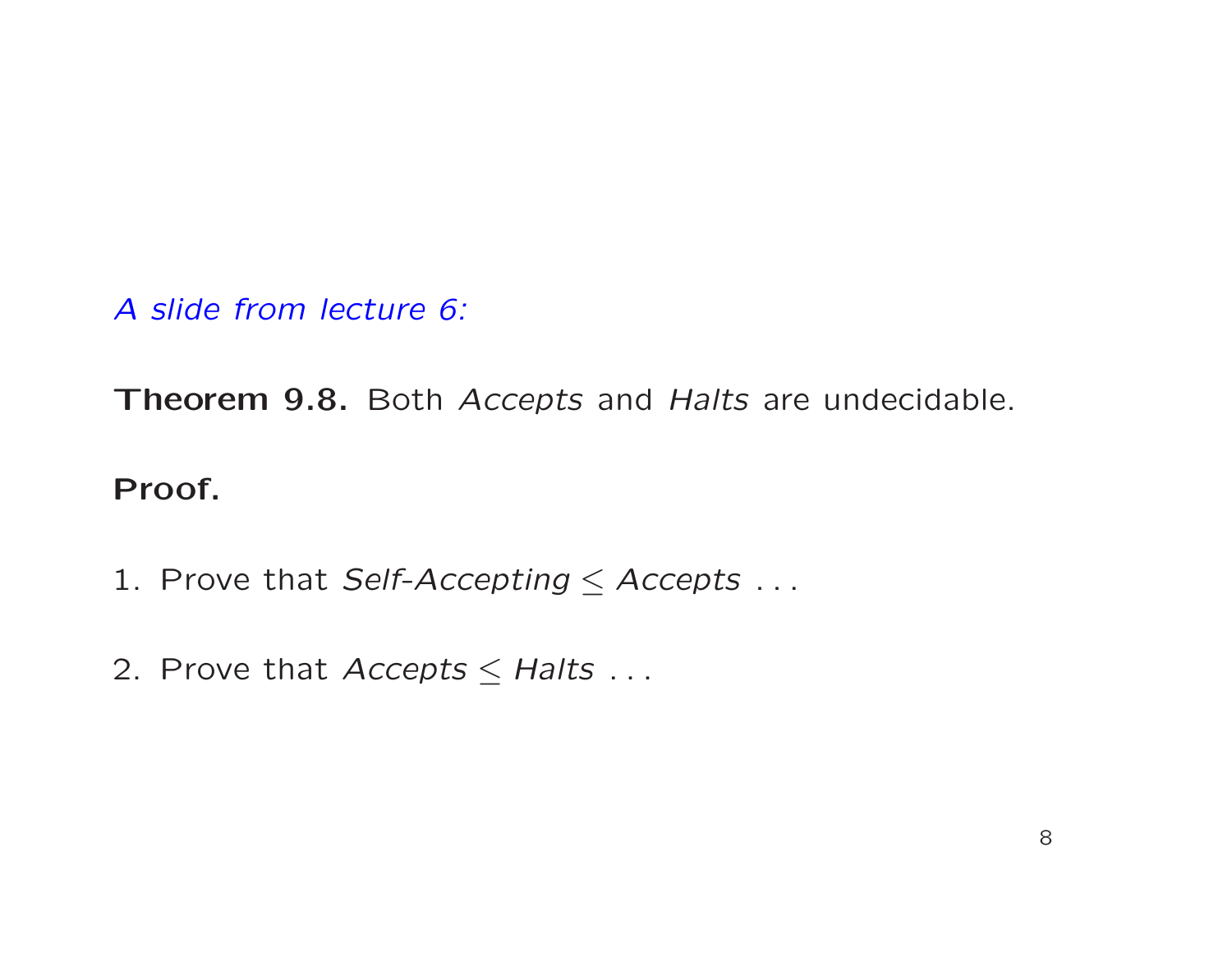In context of decidability: decision problem  $P \approx$  language  $Y(P)$ 

Question

"is instance  $I$  of  $P$  a yes-instance ?"

is essentially the same as

"does string  $x$  represent yes-instance of  $P$  ?",

i.e.,

"is string  $x\in Y(P)$  ?"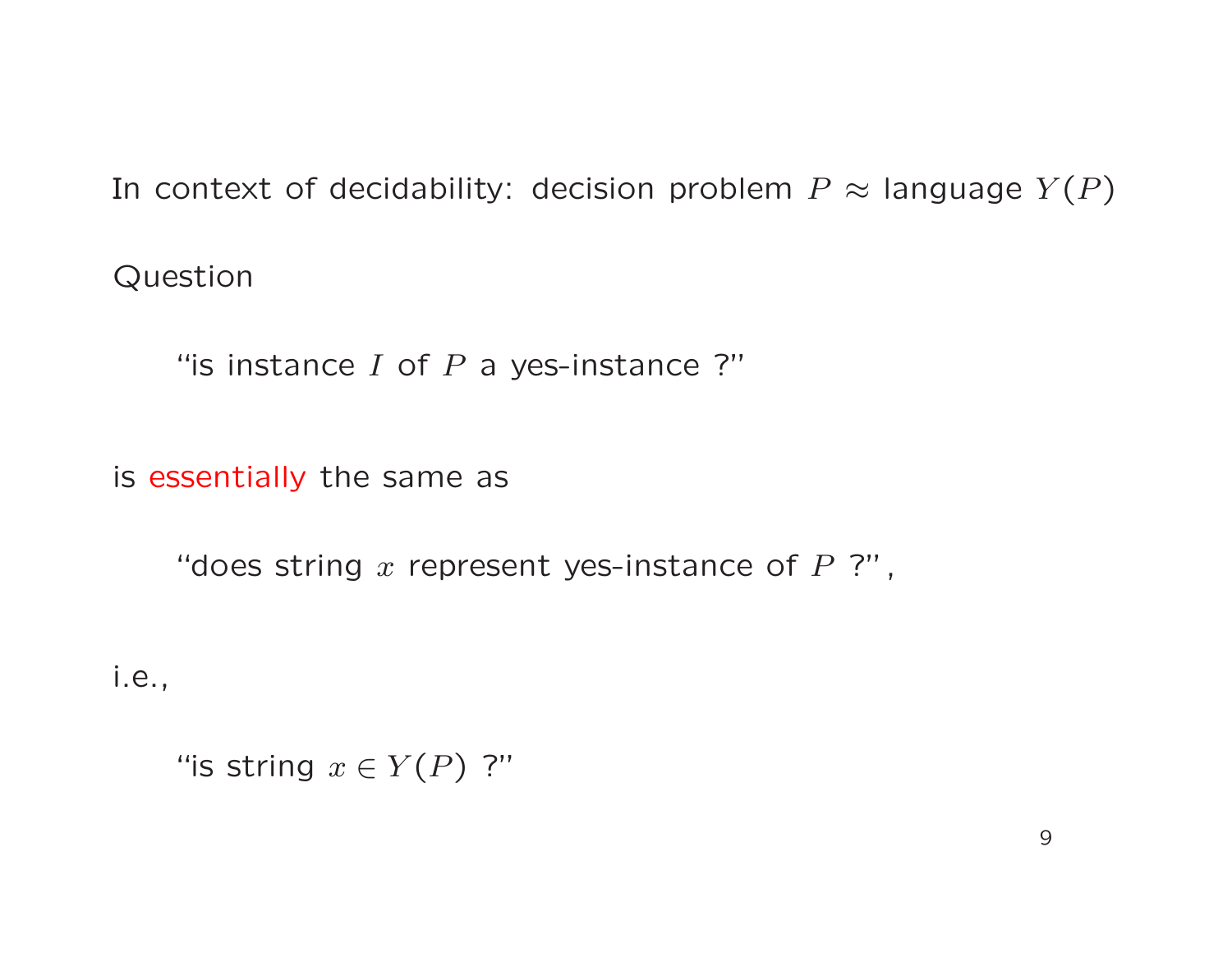# 9.3. More Decision Problems Involving Turing Machines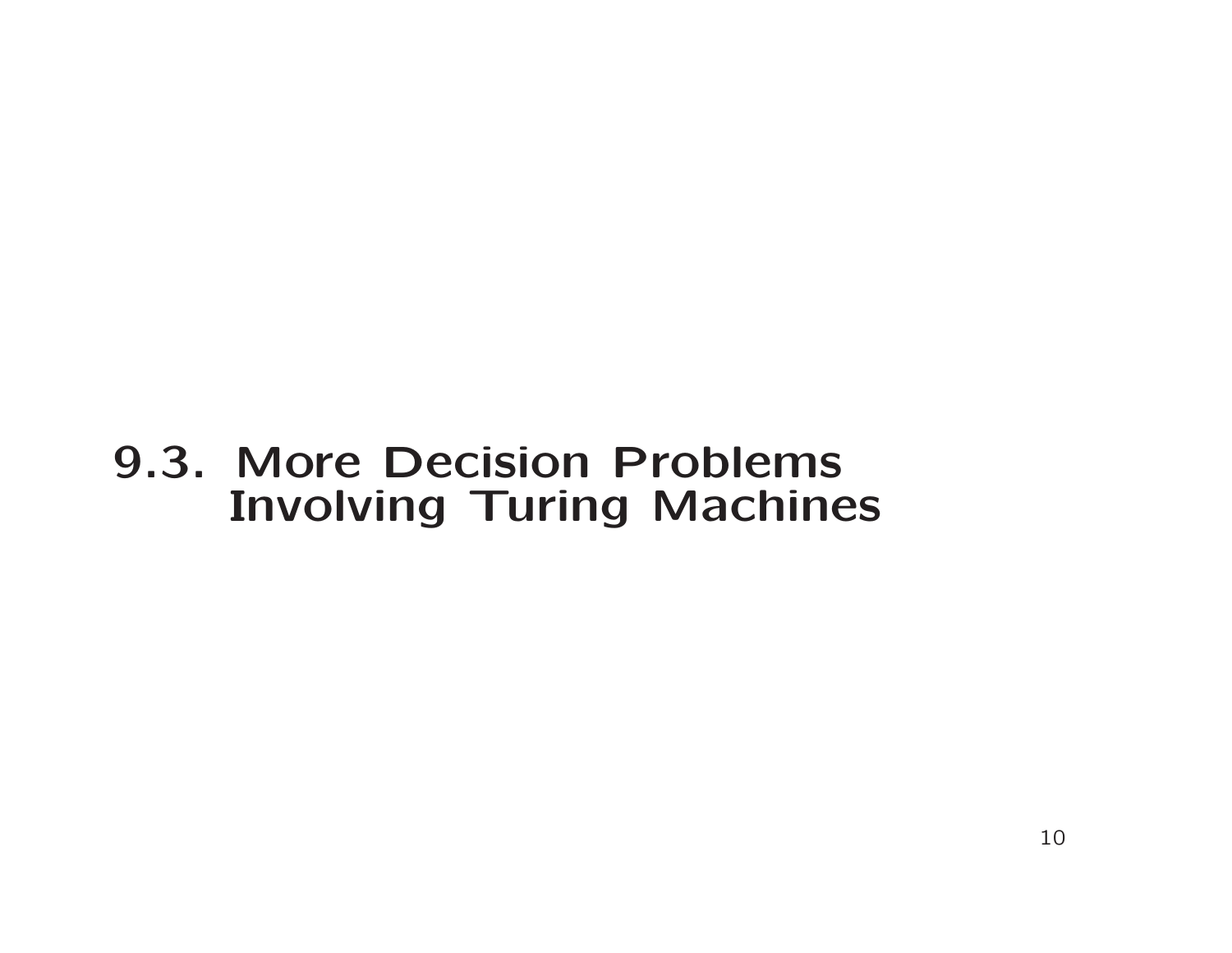Accepts: Given a TM T and a string x, is  $x \in L(T)$  ? Instances are . . .

Halts: Given a TM T and a string x, does T halt on input  $x$  ? Instances are . . .

Self-Accepting: Given a TM T, does T accept the string  $e(T)$ ? Instances are . . .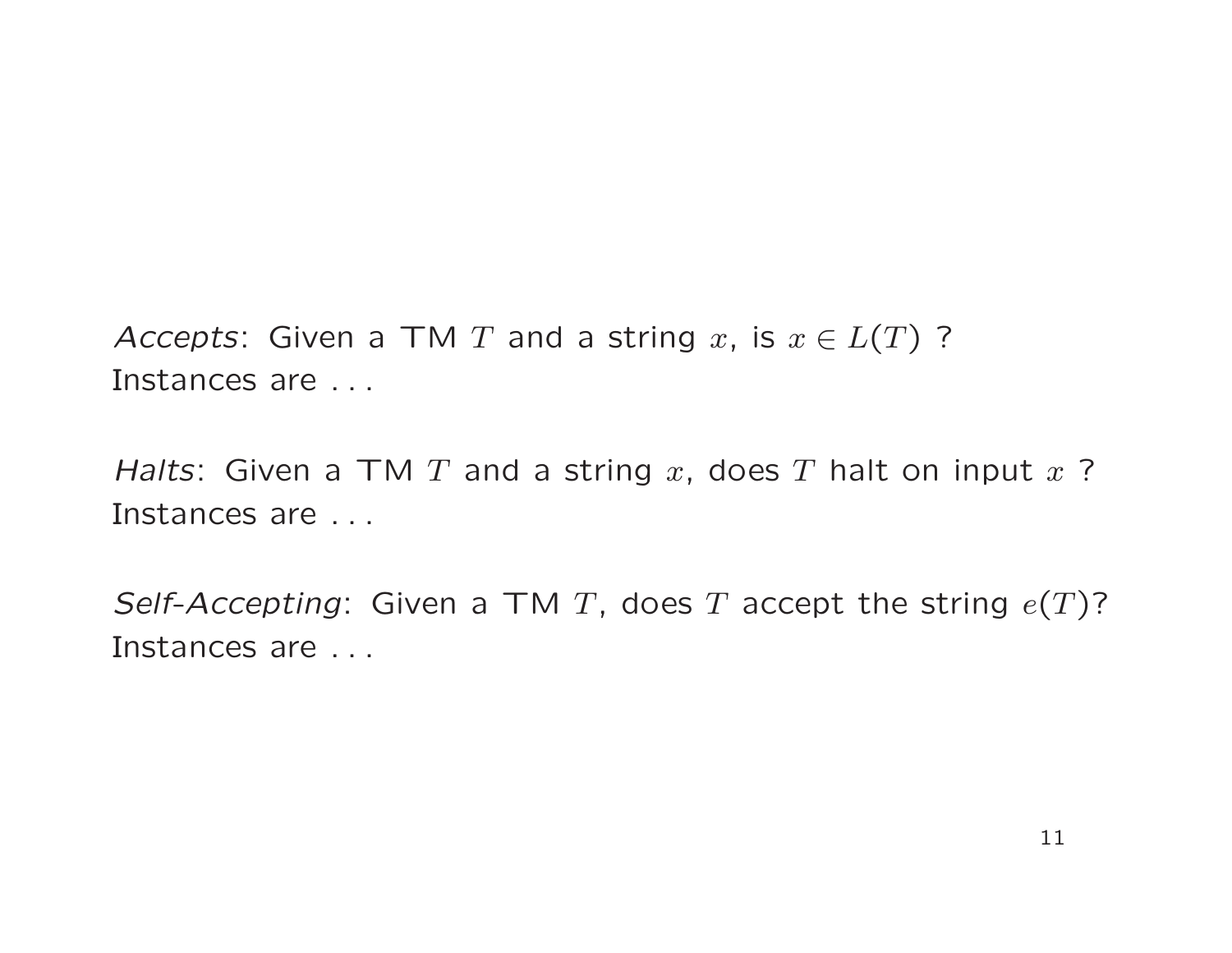Accepts: Given a TM T and a string x, is  $x \in L(T)$  ? Instances are . . .

Halts: Given a TM T and a string x, does T halt on input  $x$  ? Instances are . . .

Self-Accepting: Given a TM T, does T accept the string  $e(T)$ ? Instances are . . .

Now fix a  $TMT$ : T-Accepts: Given a string x, does T accept  $x$  ? Instances are . . . Decidable or undecidable ? (cf. Exercise 9.7.)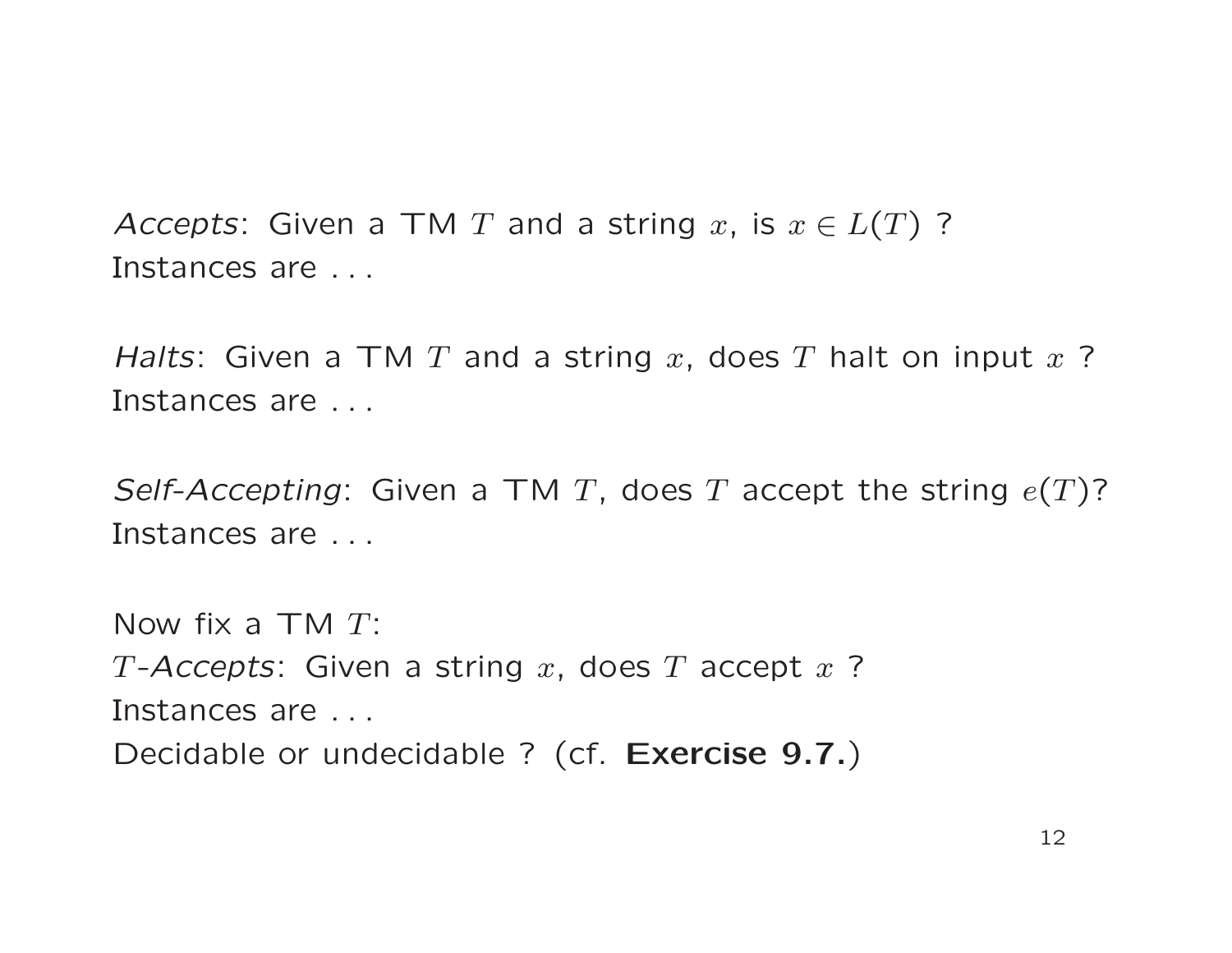#### Exercise 9.7.

As discussed at the beginning of Section 9.3, there is at least one  $TM$   $T$  such that the decision problem

"Given  $w$ , does  $T$  accept  $w$  ?"

is unsolvable.

Show that every TM accepting <sup>a</sup> nonrecursive language has this property.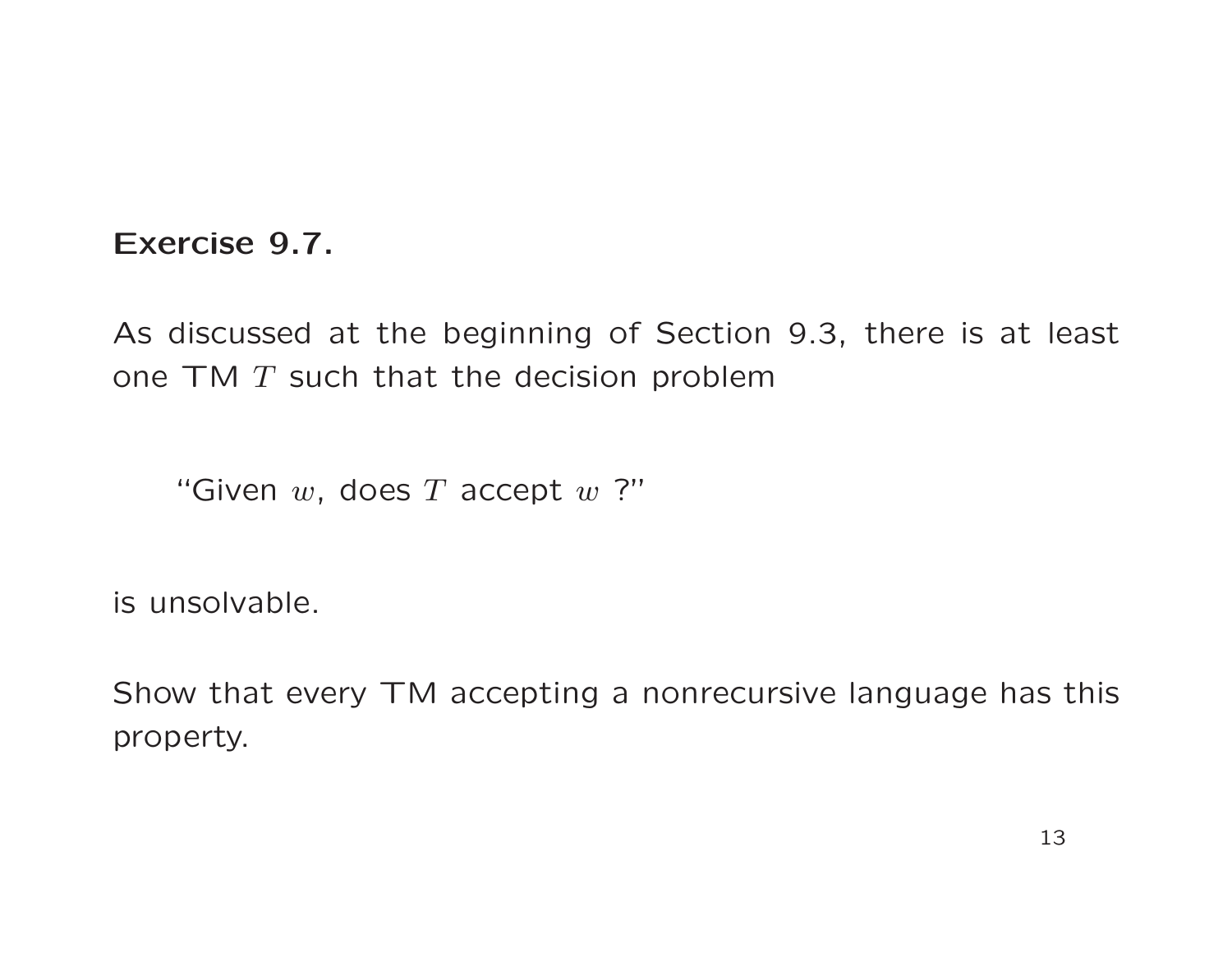Theorem 9.9. The following five decision problems are undecidable.

1. Accepts-Λ: Given a TM T, is  $\Lambda \in L(T)$  ?

# Proof.

1. Prove that  $Access \leq Access-\Lambda$ ...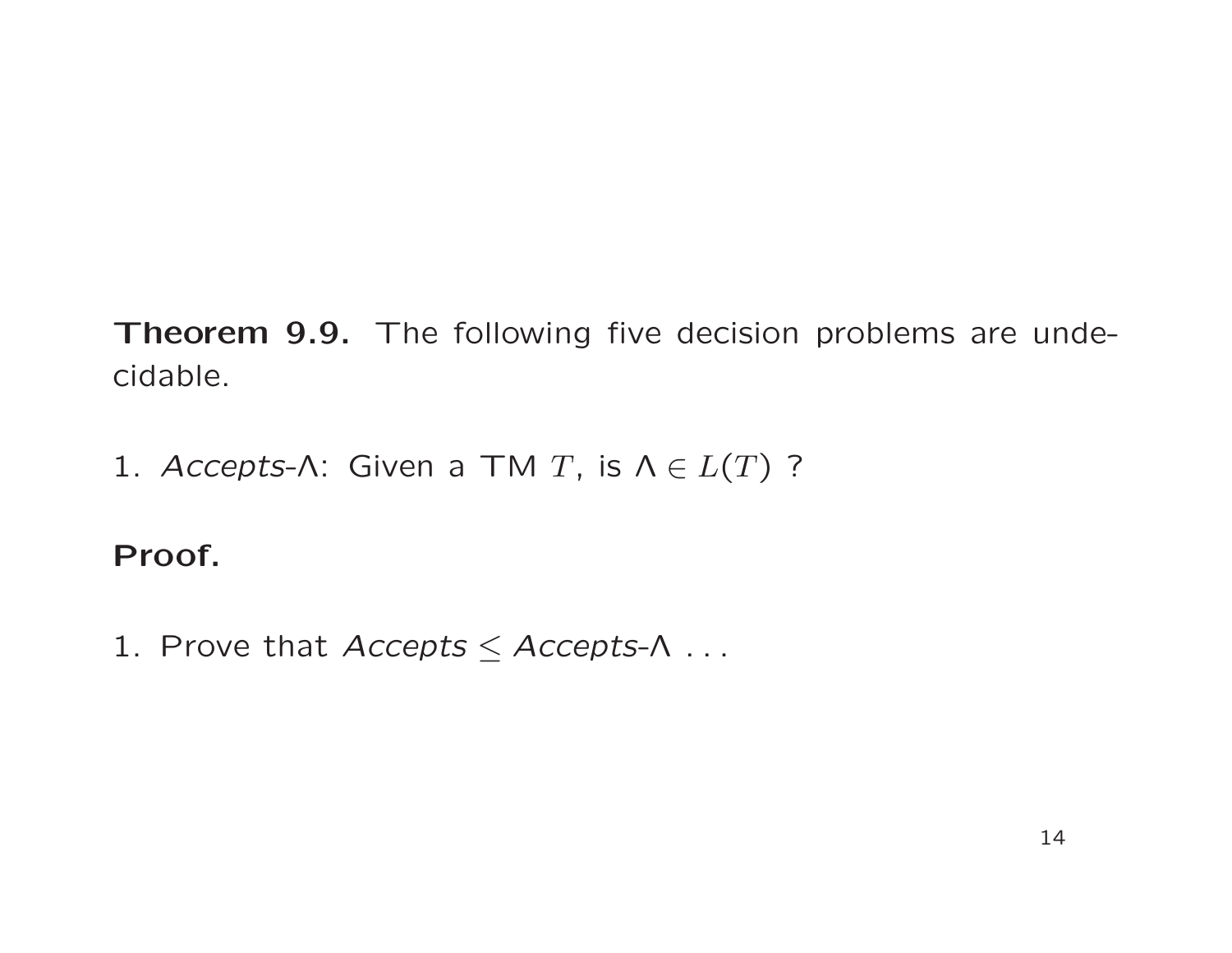Reduction from Accepts to Accepts-Λ.

Instance of Accepts is  $(T_1, x)$  for TM  $T_1$  and string x. Instance of Accepts- $\Lambda$  is TM  $T_2$ .

 $T_2 = F(T_1, x) =$  $Write(x) \rightarrow T_1$ 

 $T_2$  accepts  $\Lambda$ , if and only if  $T_1$  accepts  $x$ .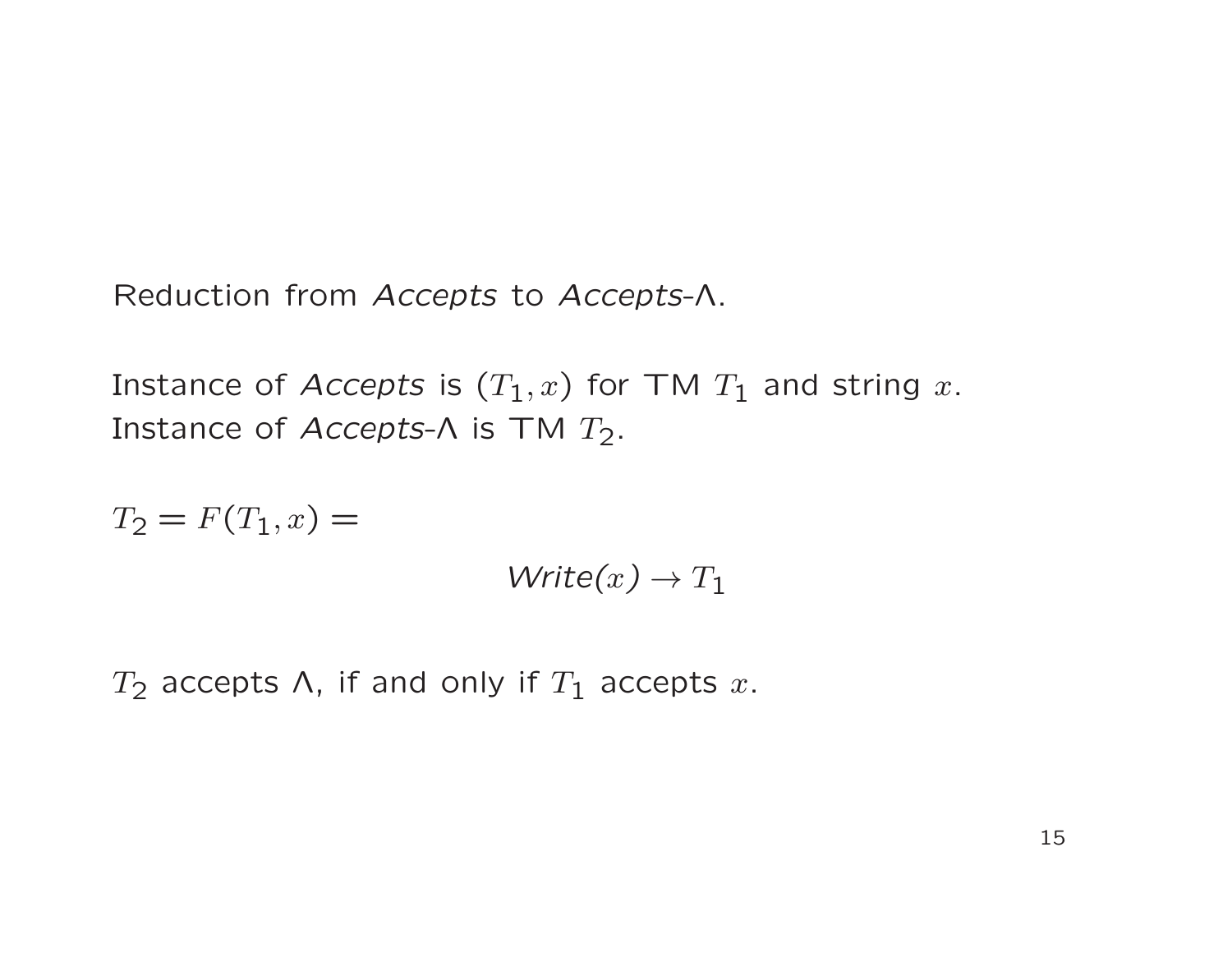If we had an algorithm/TM  $A_2$  to solve Accepts- $\Lambda$ , then we would also have an algorithm/TM  $A_1$  to solve Accepts, as follows:

```
A_1:
Given instance (T_1, x) of Accepts,
1. construct T_2 = F(T_1, x);
2. run A_2 on T_2.
```

```
A_1 answers 'yes' for (T_1, x),
if and only if A_2 answers 'yes' for T_2,
if and only T_2 accepts \Lambda,
if and only if T_1 accepts x.
```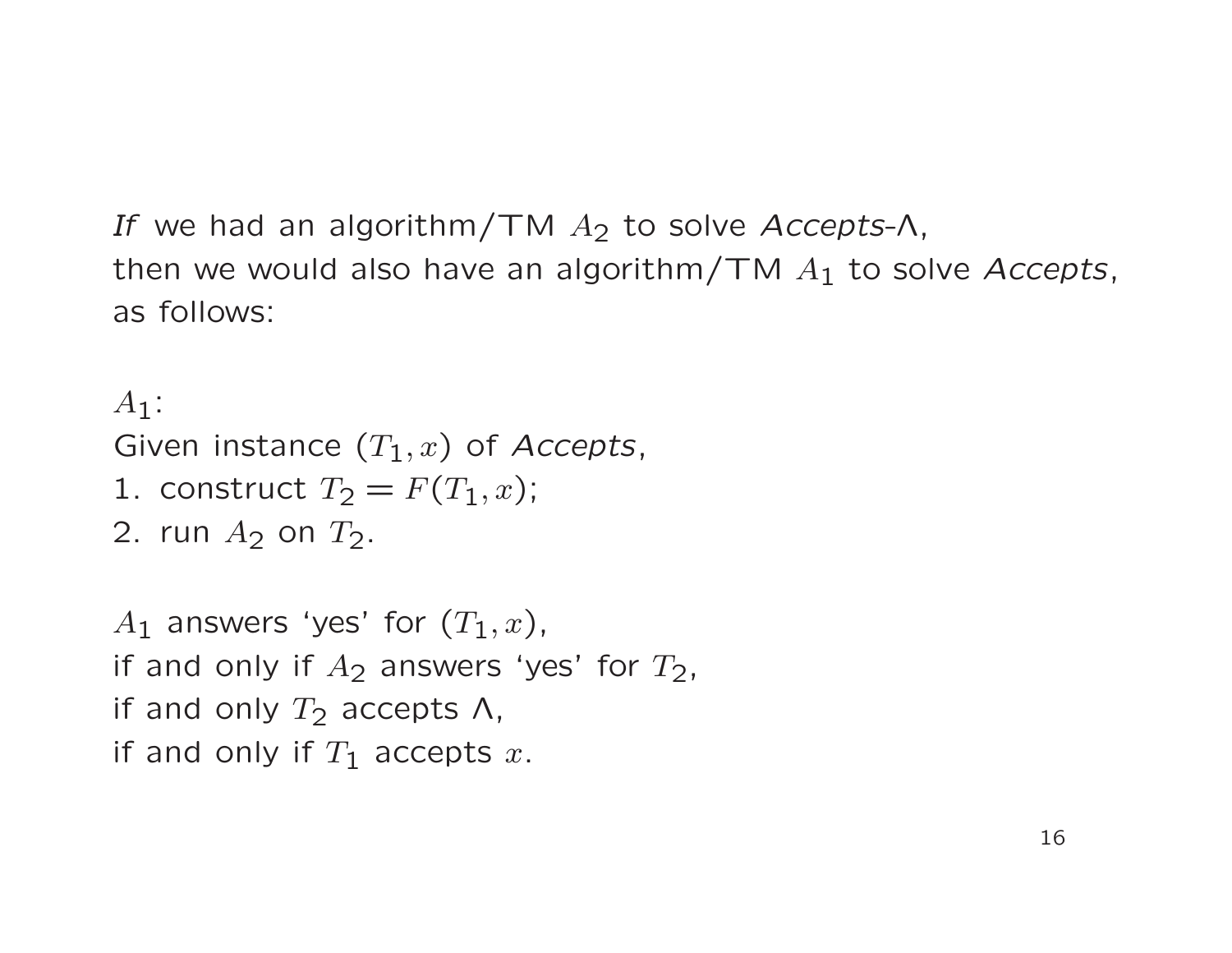Exercise 9.8.

Show that for every  $x \in \Sigma^*$ , the problem Accepts can be reduced to the problem:

Given a TM  $T$ , does  $T$  accept  $x$ ?

(This shows that, just as  $Accepts-\Lambda$  is unsolvable, so is  $Accepts-\Lambda$  $x,$  for every  $x.$ )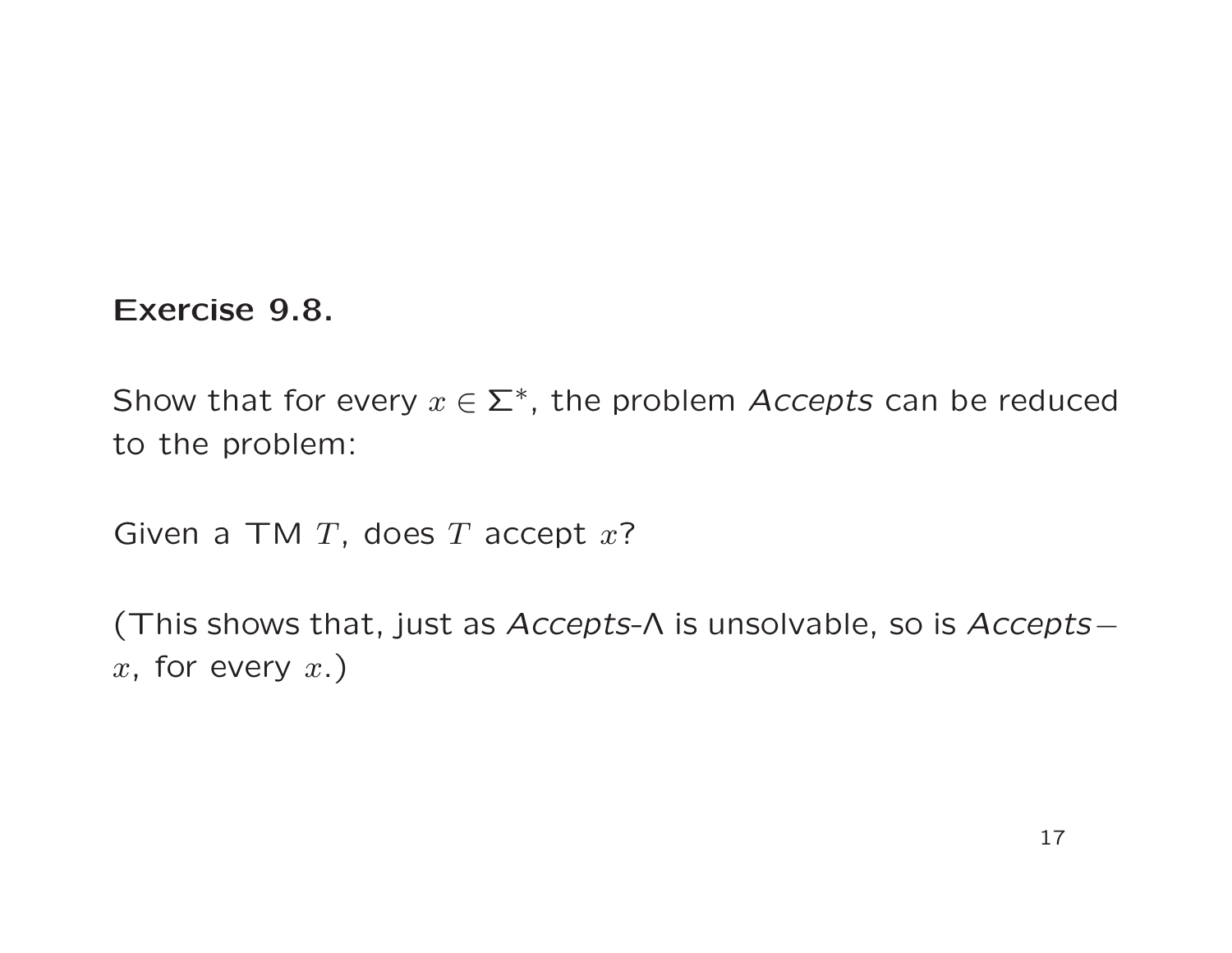Theorem 9.9. The following five decision problems are undecidable.

2. AcceptsEverything: Given a TM T with input alphabet  $\Sigma$ , is  $L(T) = \Sigma^*$  ?

#### Proof.

2. Prove that  $Accepts-\Lambda \leq AcceptsEverything...$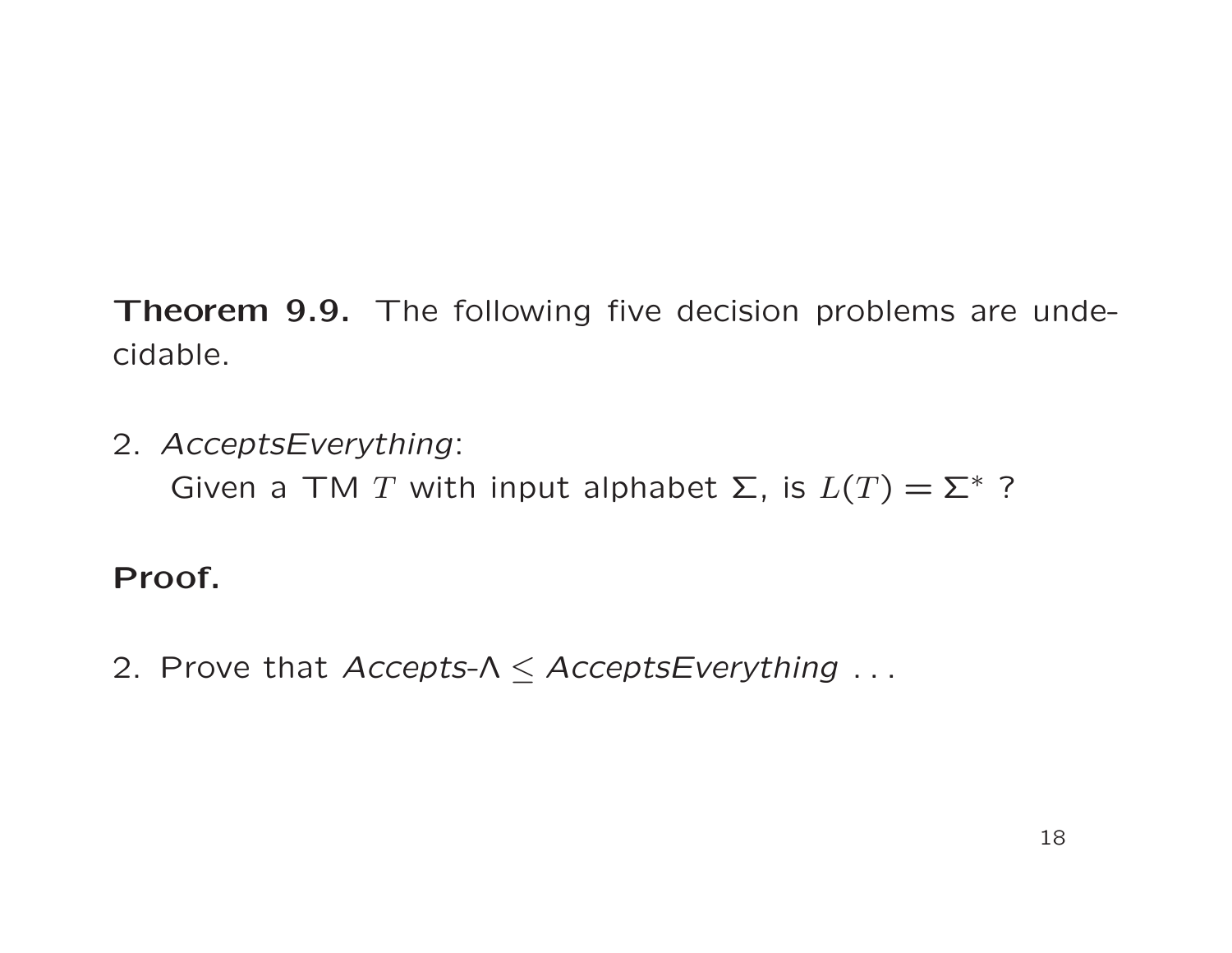Accepts-Λ: Given a TM T, is  $\Lambda \in L(T)$  ?

Exercise 9.9.

Construct <sup>a</sup> reduction from Accepts-<sup>Λ</sup> to Accepts-{Λ}:

Given a TM T, is  $L(T) = \{\Lambda\}$ ?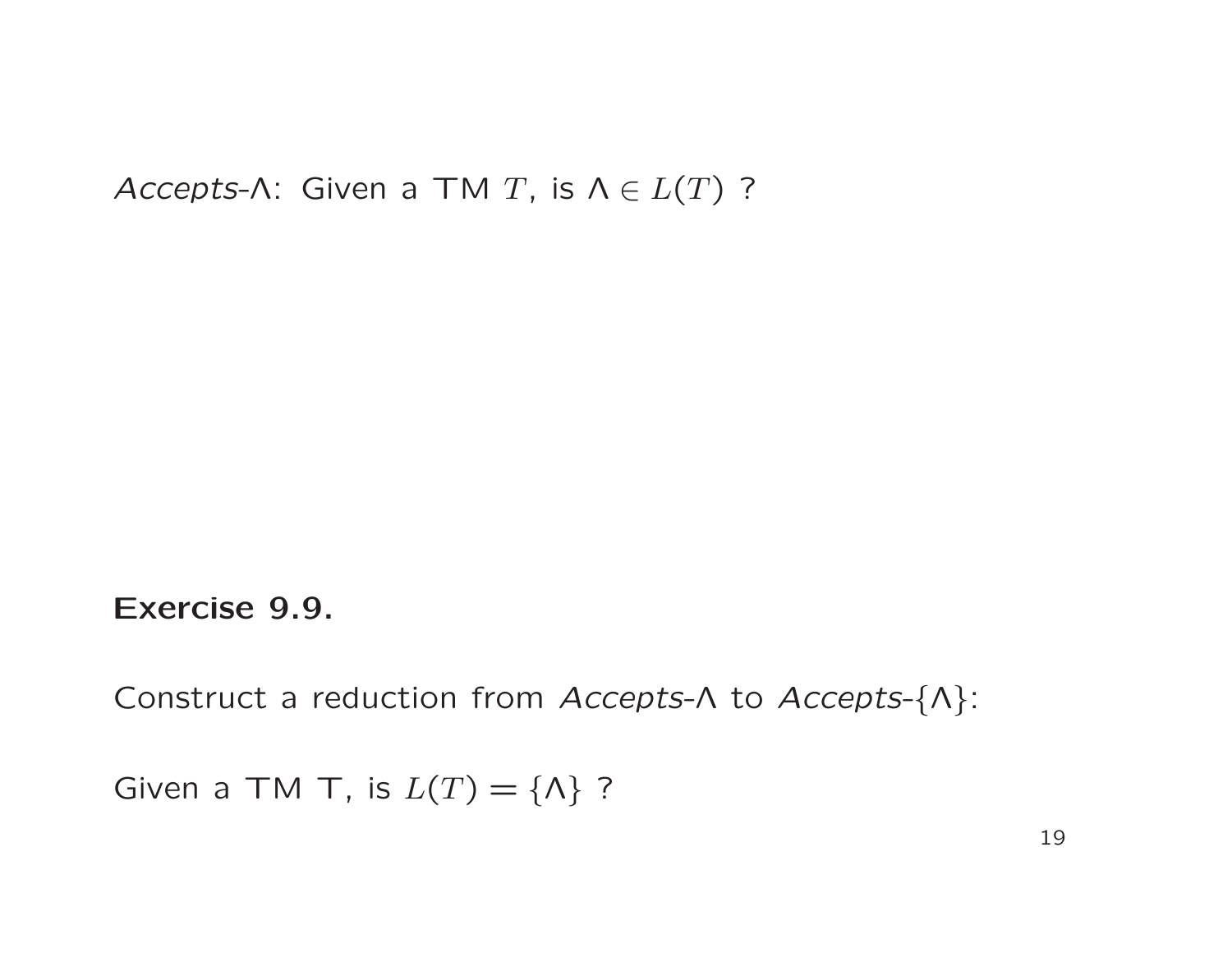Theorem 9.9. The following five decision problems are undecidable.

3. Subset: Given two TMs  $T_1$  and  $T_2$ , is  $L(T_1) \subseteq L(T_2)$  ?

## Proof.

3. Prove that  $AcceptsEverything \le Subset$ ...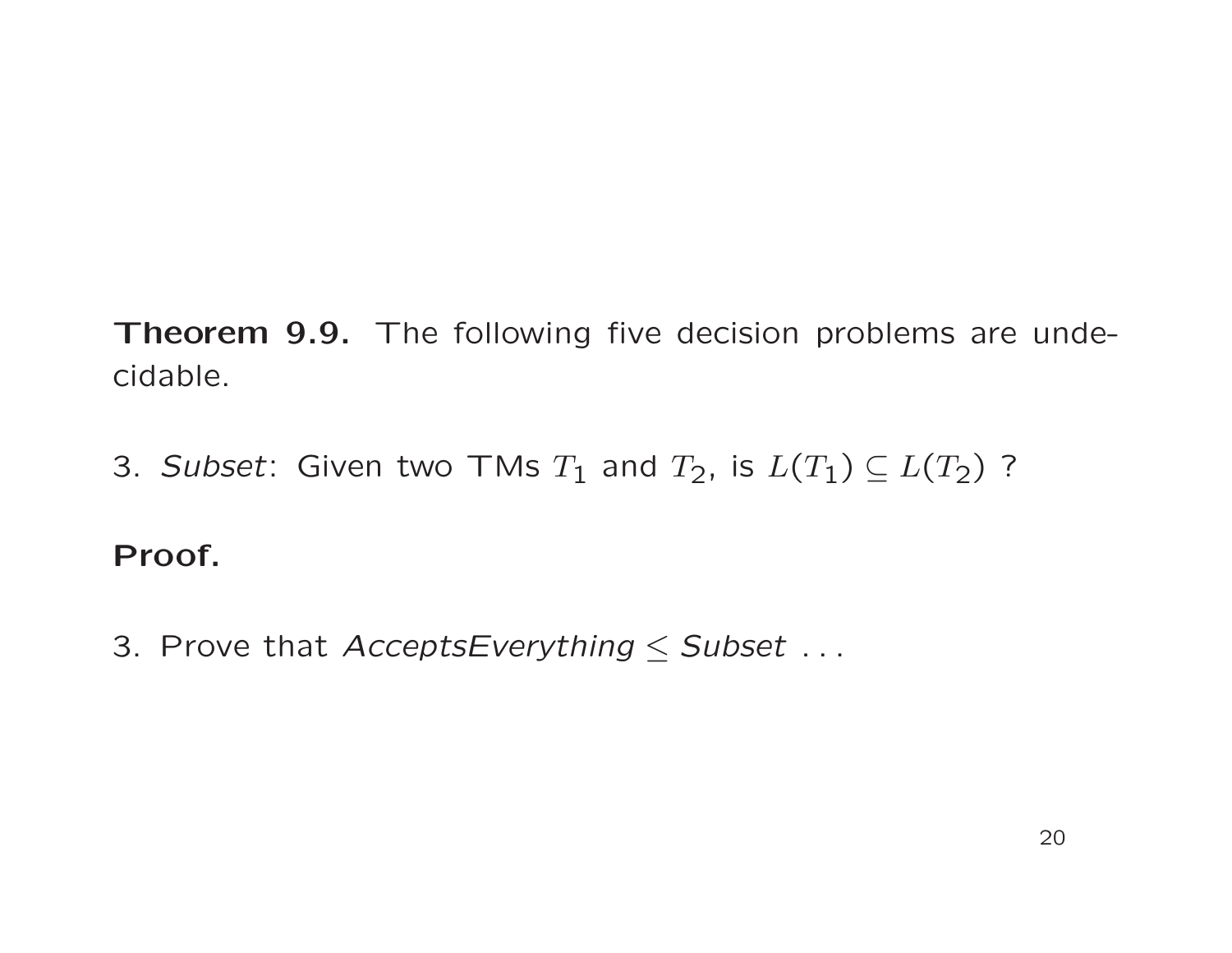Theorem 9.9. The following five decision problems are undecidable.

4. Equivalent: Given two TMs  $T_1$  and  $T_2$ , is  $L(T_1) = L(T_2)$ 

## Proof.

4. Prove that Subset  $\le$  Equivalent ...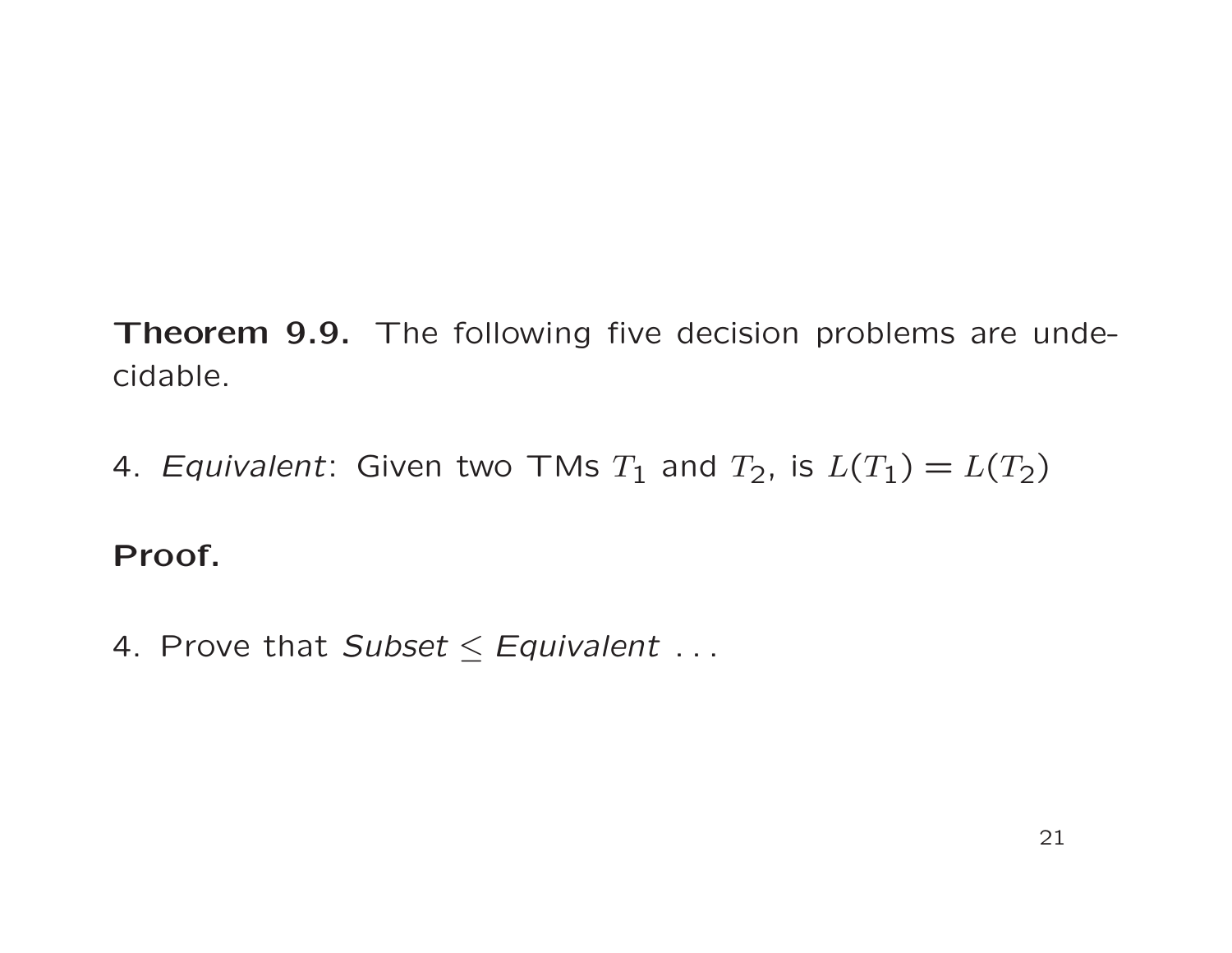'The intersection of two Turing machines'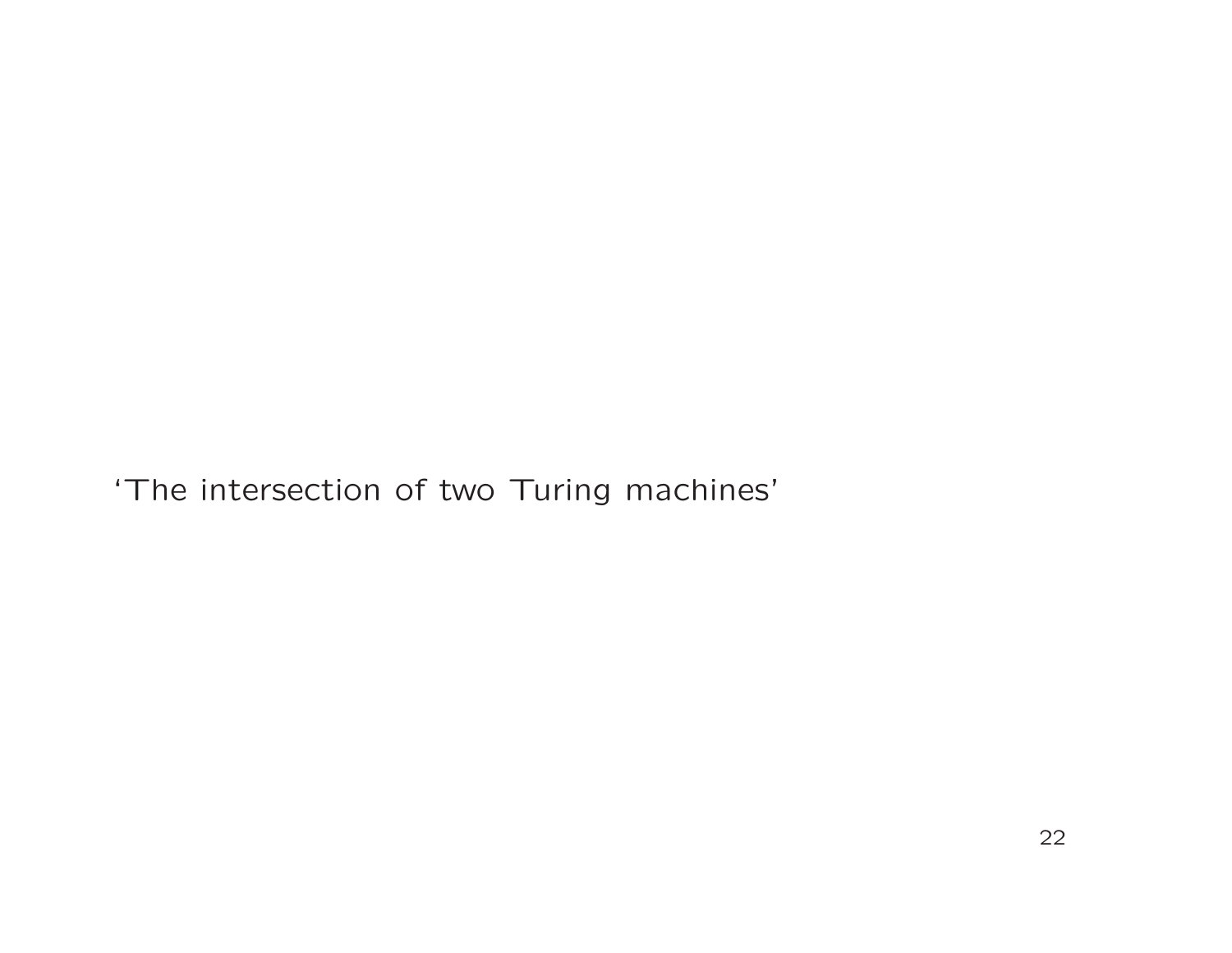Theorem 9.9. The following five decision problems are undecidable.

4. Equivalent: Given two TMs  $T_1$  and  $T_2$ , is  $L(T_1) = L(T_2)$ 

## Proof.

4. Prove that Subset  $\le$  Equivalent ...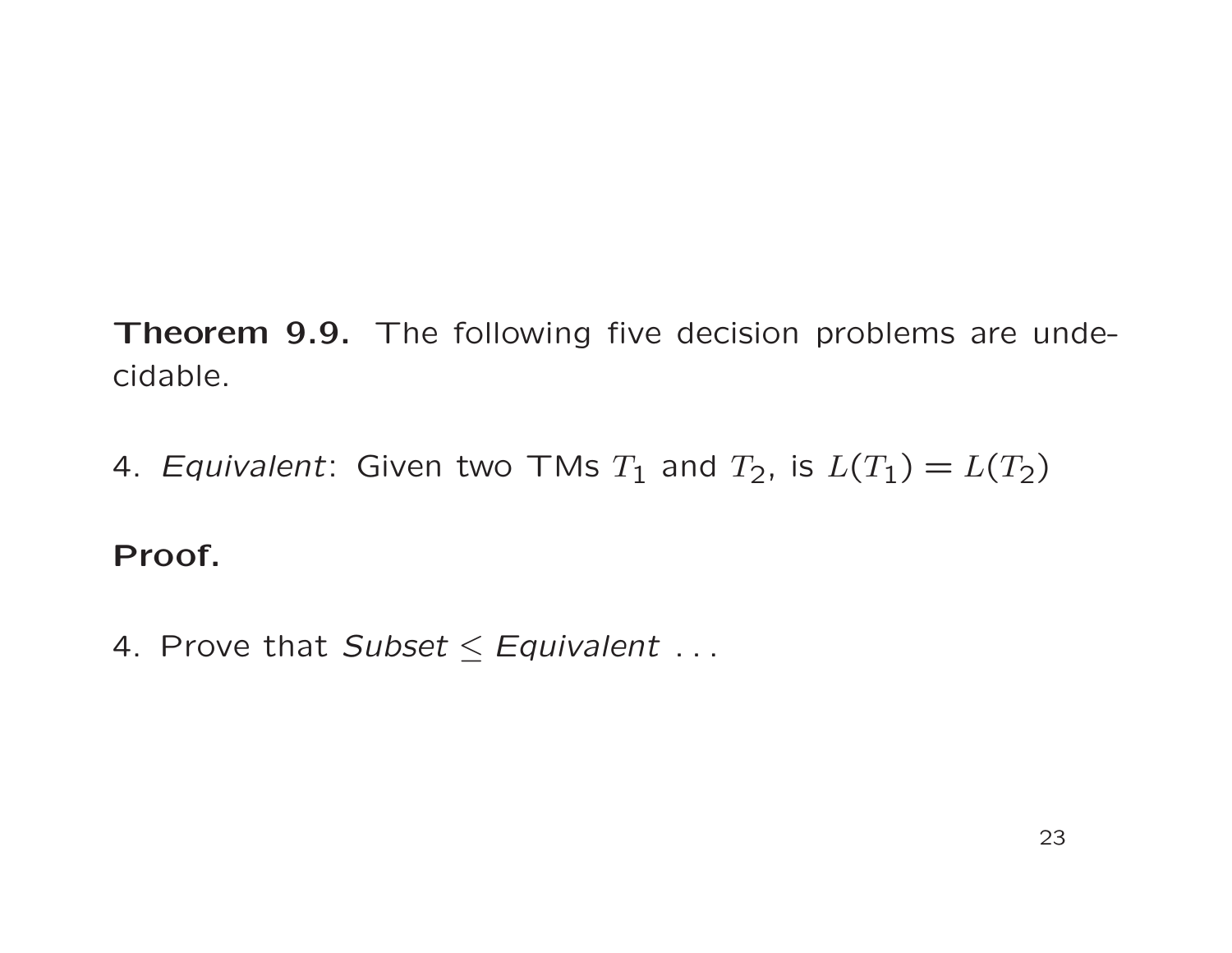Subset: Given two TMs  $T_1$  and  $T_2$ , is  $L(T_1) \subseteq L(T_2)$ ?

Equivalent: Given two TMs  $T_1$  and  $T_2$ , is  $L(T_1) = L(T_2)$ 

#### Exercise 9.10.

**a.** Given two sets A and B, find two sets C and D, defined in terms of A and B, such that  $A = B$  if and only if  $C \subseteq D$ .

b. Show that the problem Equivalent can be reduced to the problem Subset.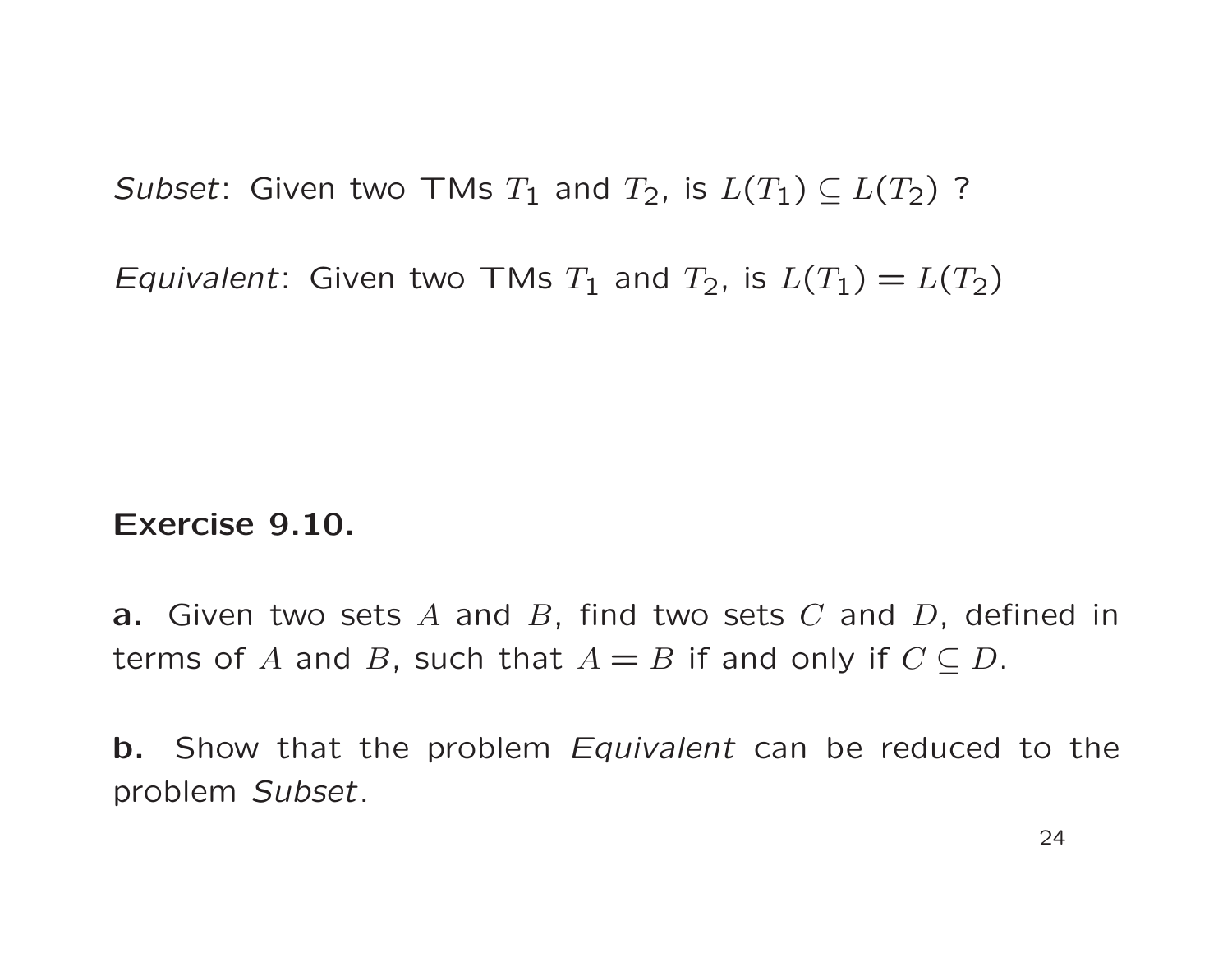AcceptsEverything:

Given a TM T with input alphabet  $\Sigma$ , is  $L(T) = \Sigma^*$  ?

Equivalent: Given two TMs  $T_1$  and  $T_2$ , is  $L(T_1) = L(T_2)$ 

Exercise 9.11. Construct a reduction from AcceptsEverything to the problem Equivalent.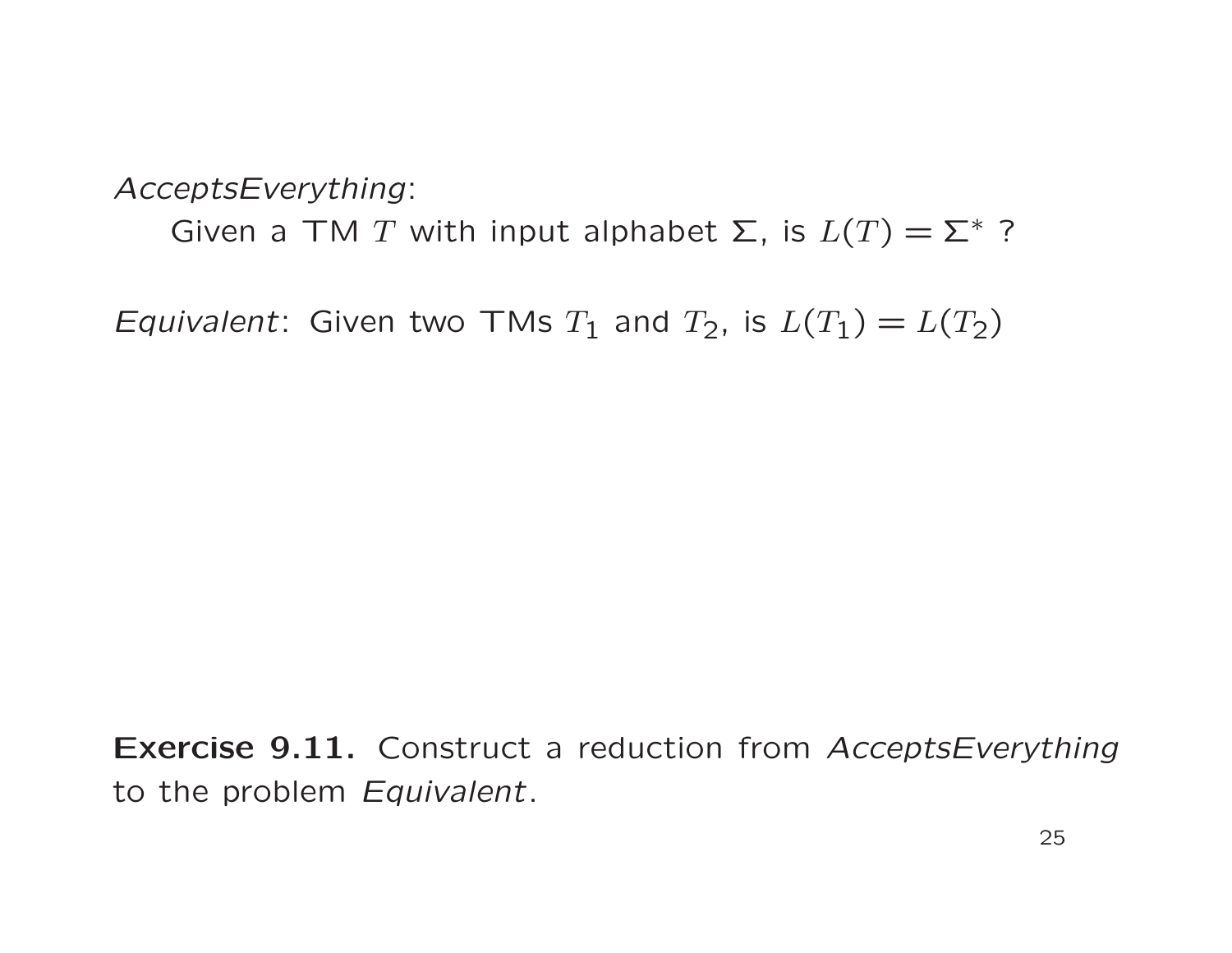Accepts-Λ: Given a TM T, is  $\Lambda \in L(T)$  ?

Theorem 9.9. The following five decision problems are undecidable.

5. WritesSymbol:

Given a TM  $T$  and a symbol  $a$  in the tape alphabet of  $T$ , does  $T$  ever write  $a$  if it starts with an empty tape?

Proof.

5. Prove that  $Accepts-\Lambda \leq WritessSymbol...$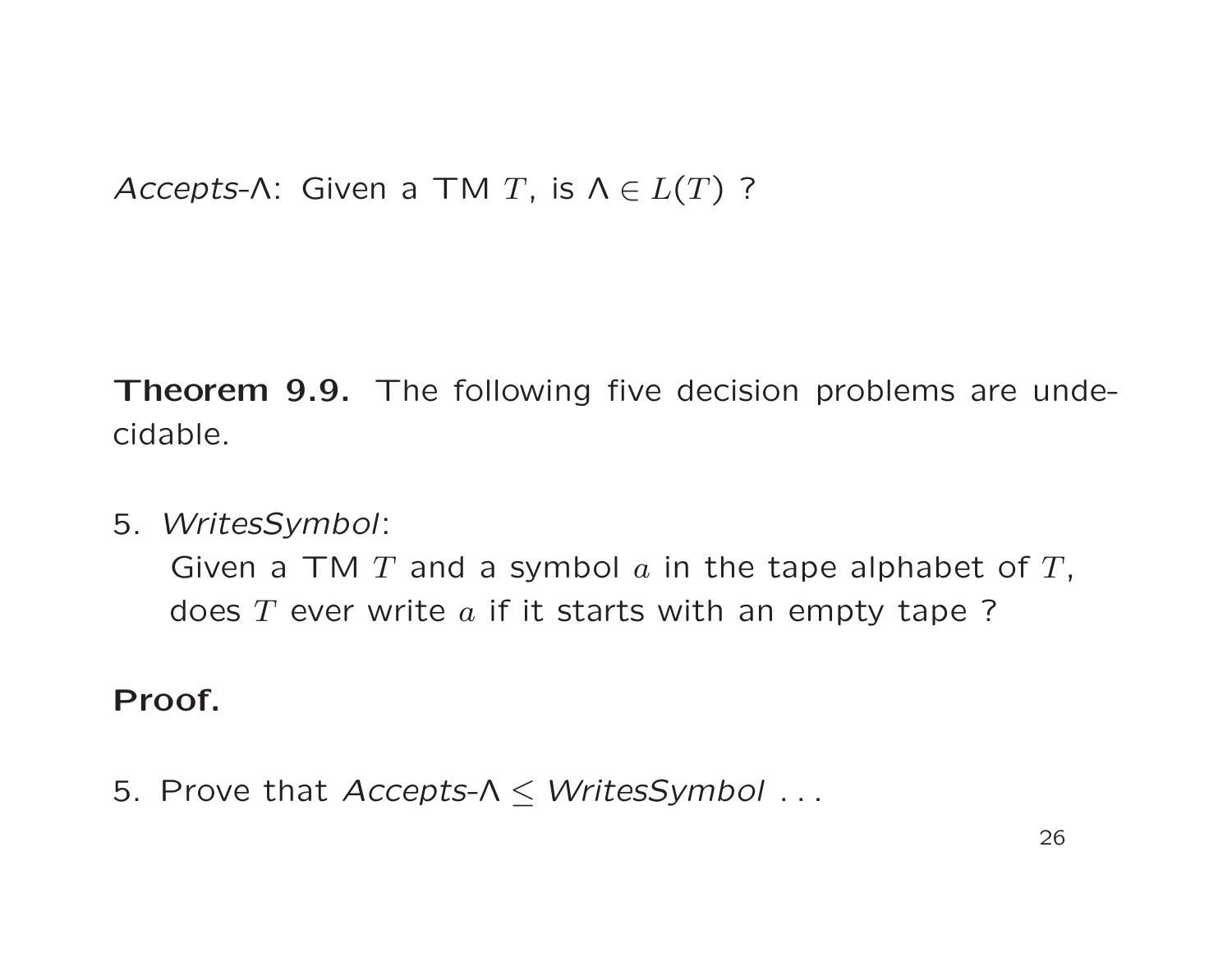AtLeast10MovesOn-Λ: Given a TM T, does T make at least ten moves on input  $\Lambda$  ?

WritesNonblank: Given a TM  $T$ , does  $T$  ever write a nonblank symbol on input Λ ?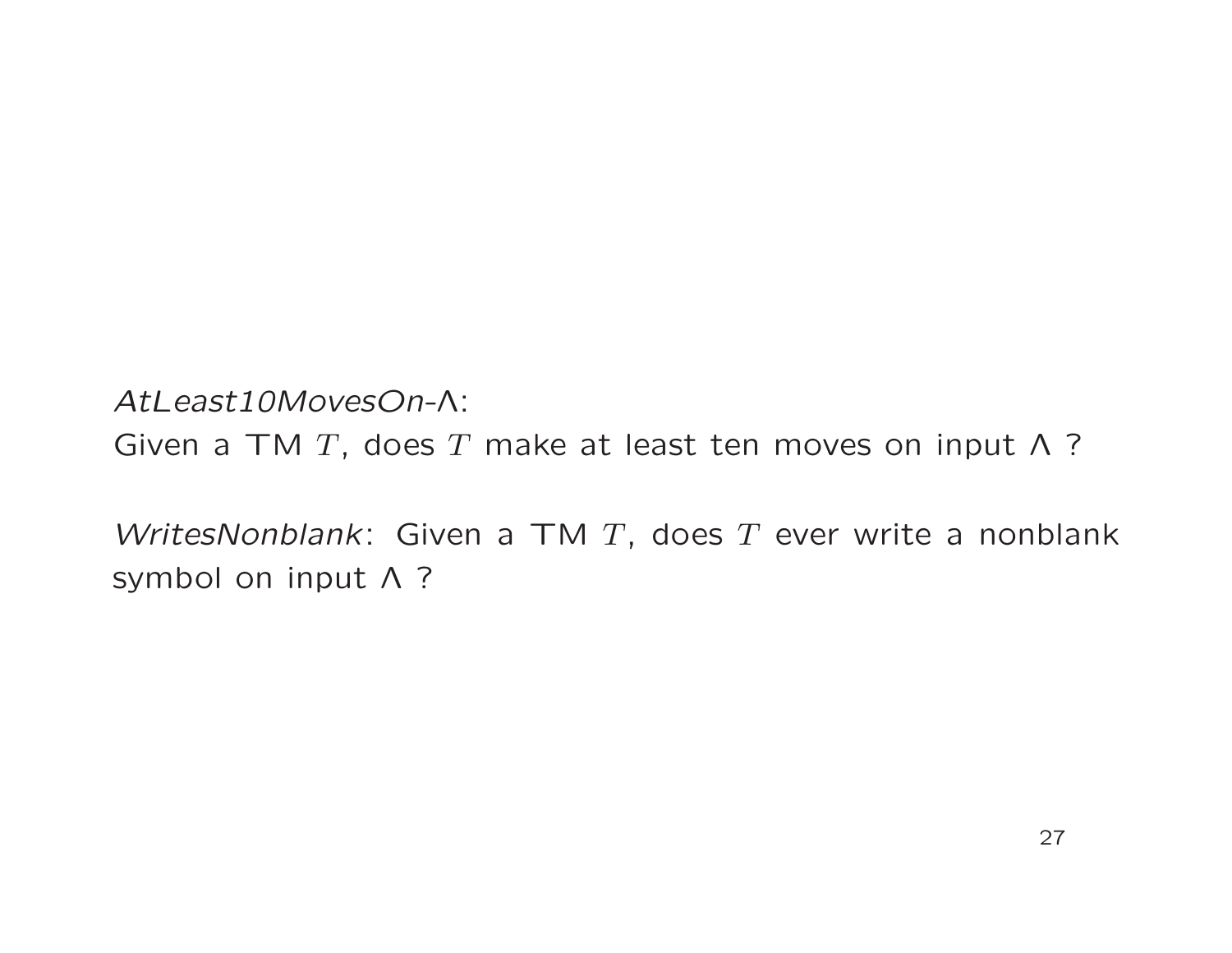### Theorem 9.10.

The decision problem WritesNonblank is decidable.

Proof. . .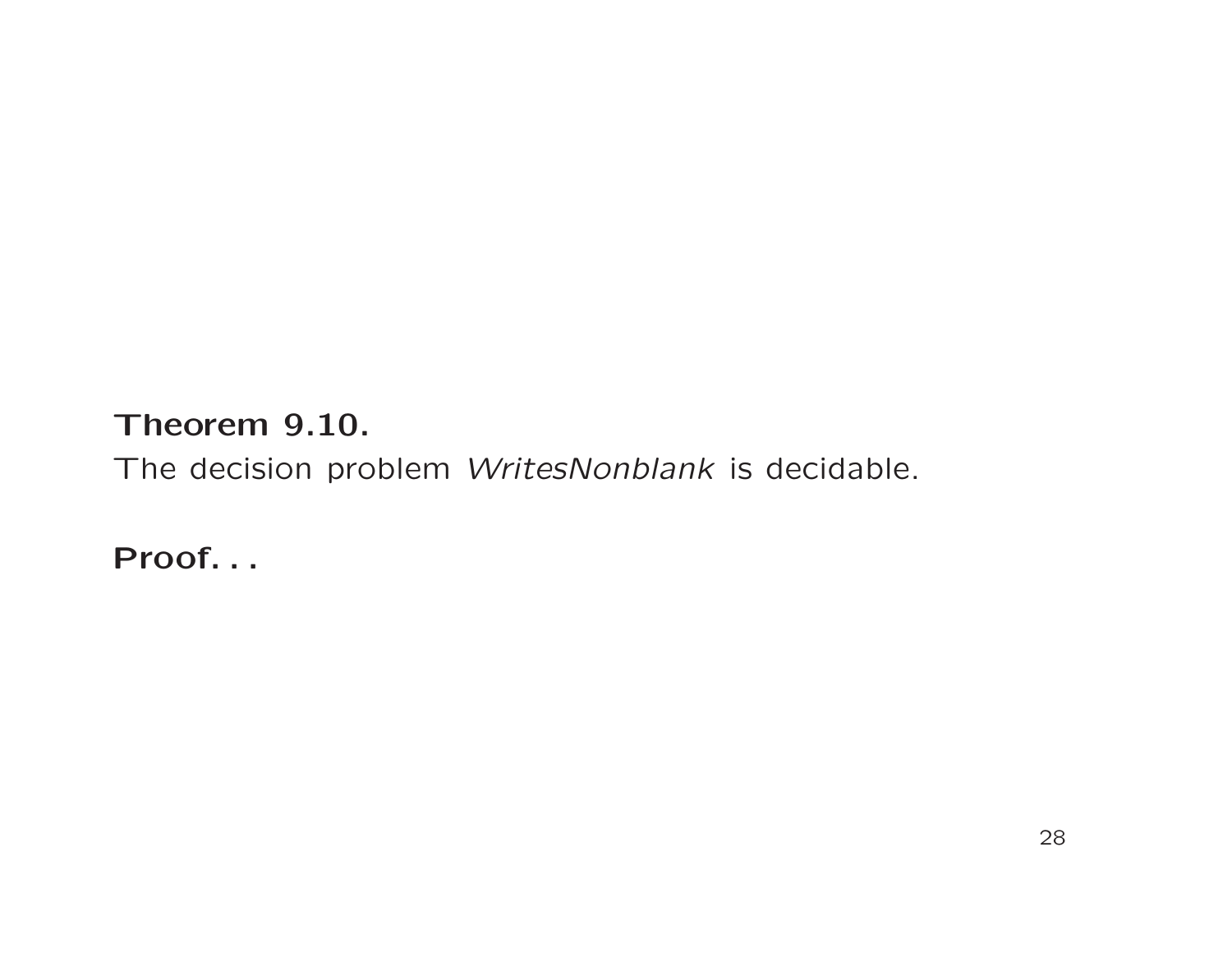### Definition 9.11. A Language Property of TMs

A property  $R$  of Turing machines is called a *language property* if, for every Turing machine T having property R, and every other TM  $T_1$  with  $L(T_1) = L(T)$ ,  $T_1$  also has property R.

A language property of TMs is nontrivial if there is at least one  $TM$  that has the property and at least one that doesn't.

In fact, a language property is a property of the languages accepted by TMs.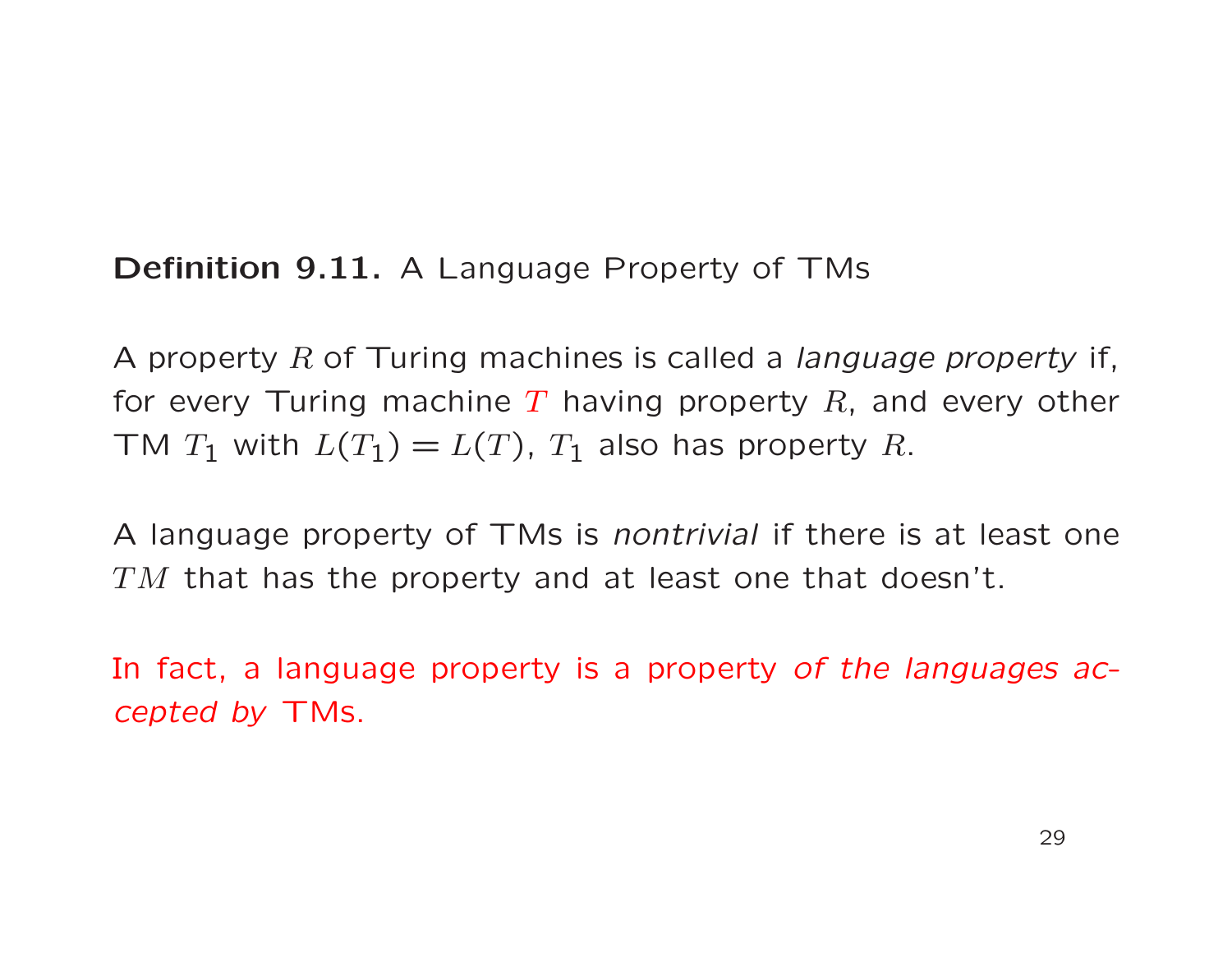#### Theorem 9.12. Rice's Theorem

If  $R$  is a nontrivial language property of TMs, then the decision problem

 $P_R$ : Given a TM T, does T have property R ?

is undecidable.

Proof. . .

Prove that  $Accepts-\Lambda \leq P_R \ldots$ 

```
(or that Accepts-\Lambda \leq P_{\text{not}-R} \dots)
```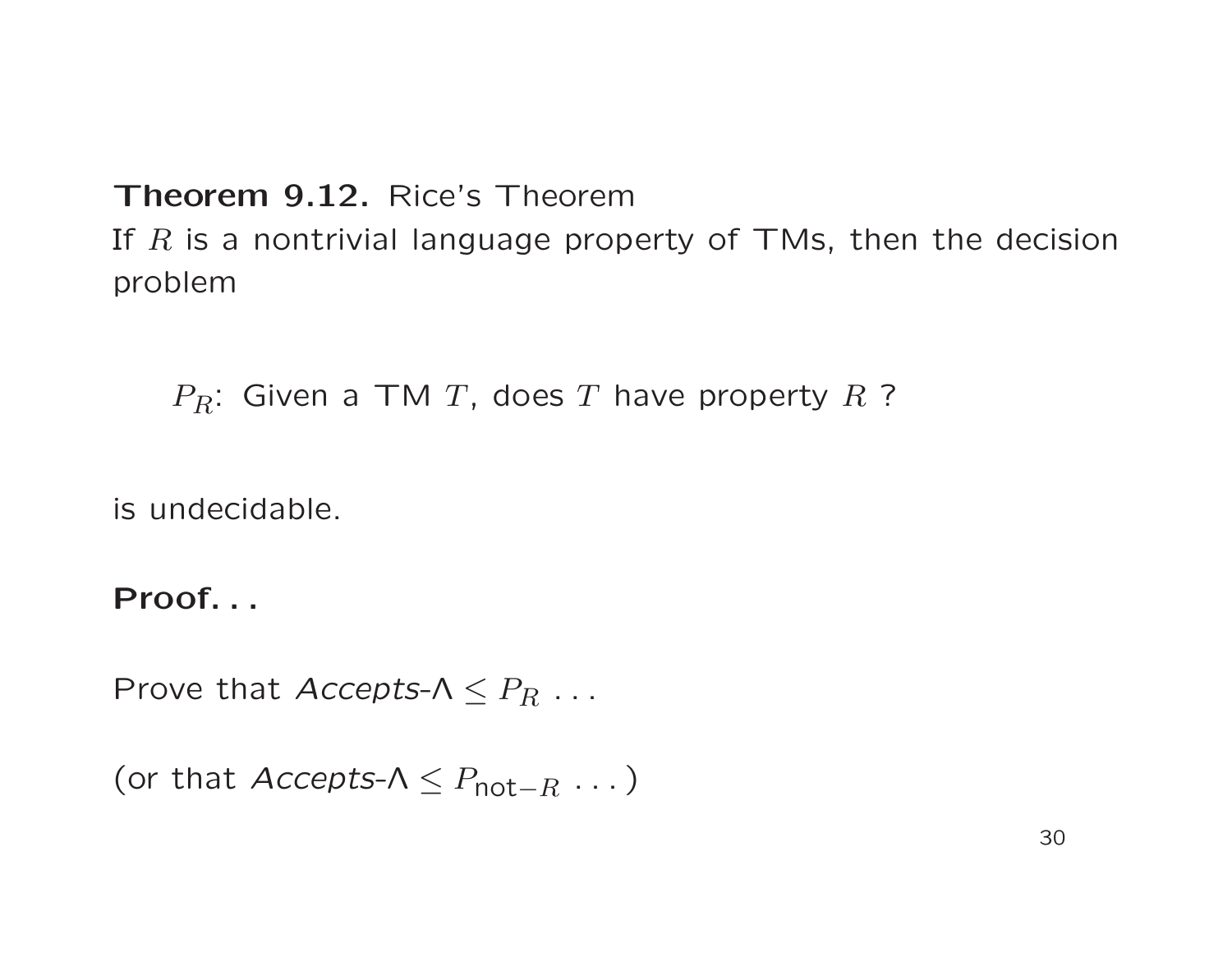Examples of decision problems to which Rice's theorem can be applied:

- 1. Accepts-L: Given a TM T, is  $L(T) = L$  ? (assuming ...)
- 2. AcceptsSomething: Given a TM T, is there at least one string in  $L(T)$  ?
- 3. AcceptsTwoOrMore: Given a TM T, does  $L(T)$  have at least two elements ?
- 4. AcceptsFinite: Given a TM T, is  $L(T)$  finite ?
- 5. AcceptsRecursive:

Given a TM T, is  $L(T)$  recursive ? (note that ...)

All these problems are undecidable.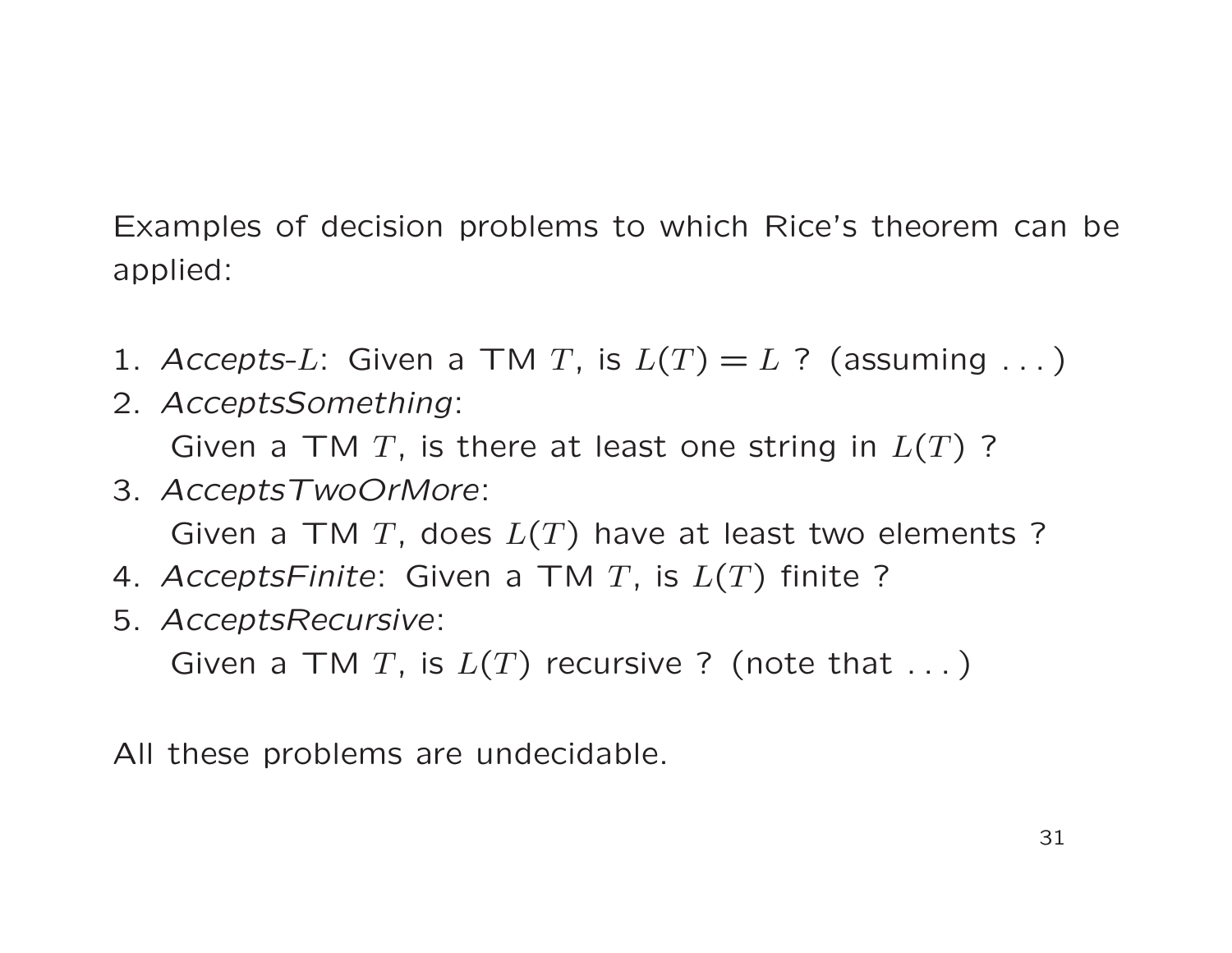Rice's theorem cannot be applied (directly)

• if the decision problem does not involve just one TM Equivalent: Given two TMs  $T_1$  and  $T_2$ , is  $L(T_1) = L(T_2)$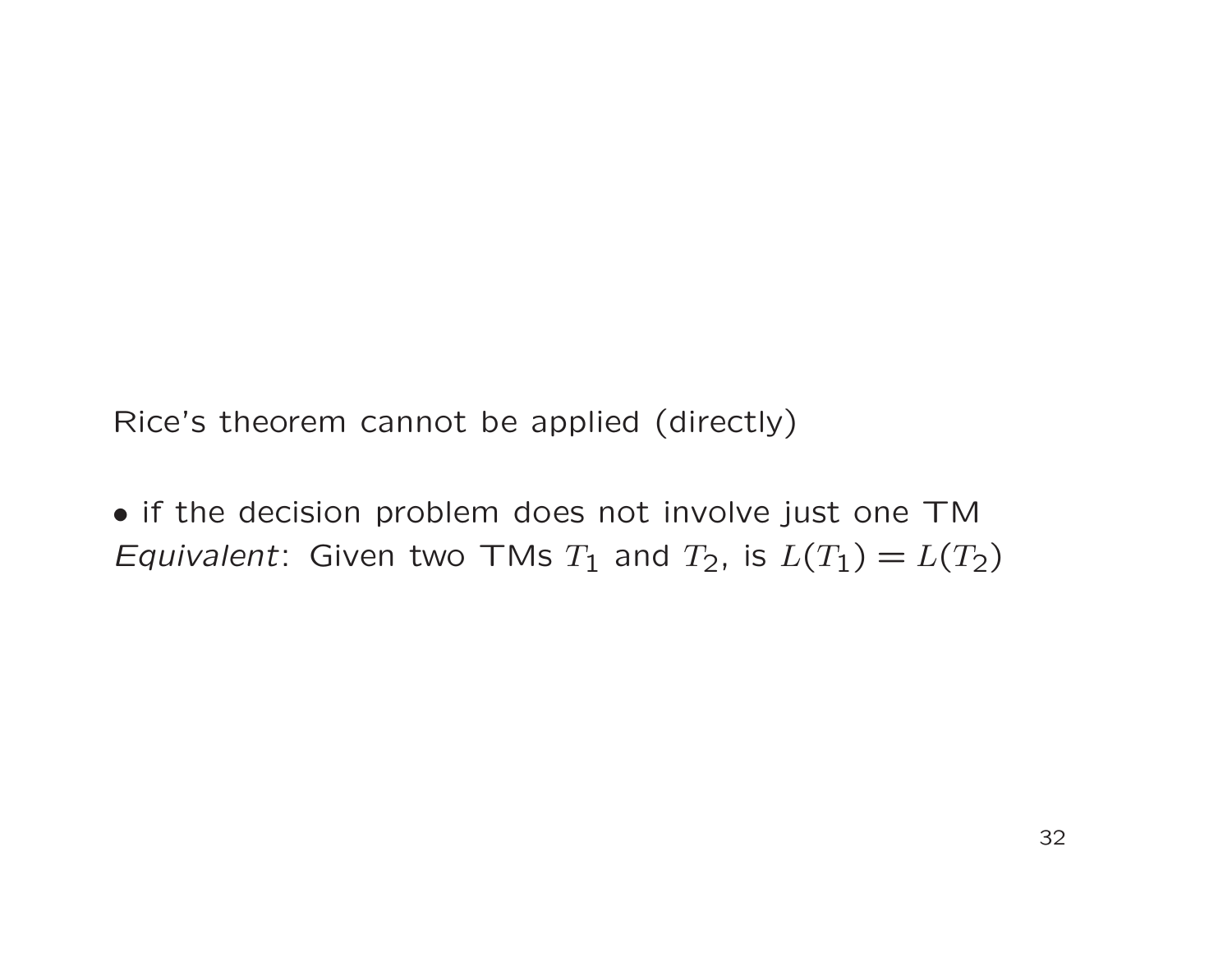Rice's theorem cannot be applied (directly)

• if the decision problem does not involve just one TM Equivalent: Given two TMs  $T_1$  and  $T_2$ , is  $L(T_1) = L(T_2)$ 

• if the decision problem involves the *operation* of the TM WritesSymbol: Given a TM T and a symbol  $a$  in the tape alphabet of  $T$ , does  $T$  ever write  $a$  if it starts with an empty tape ? WritesNonblank: Given a TM T, does T ever write a nonblank symbol on input Λ ?

• if the decision problem involves a *trivial* property Accepts-NSA: Given a TM T, is  $L(T) = NSA$ ?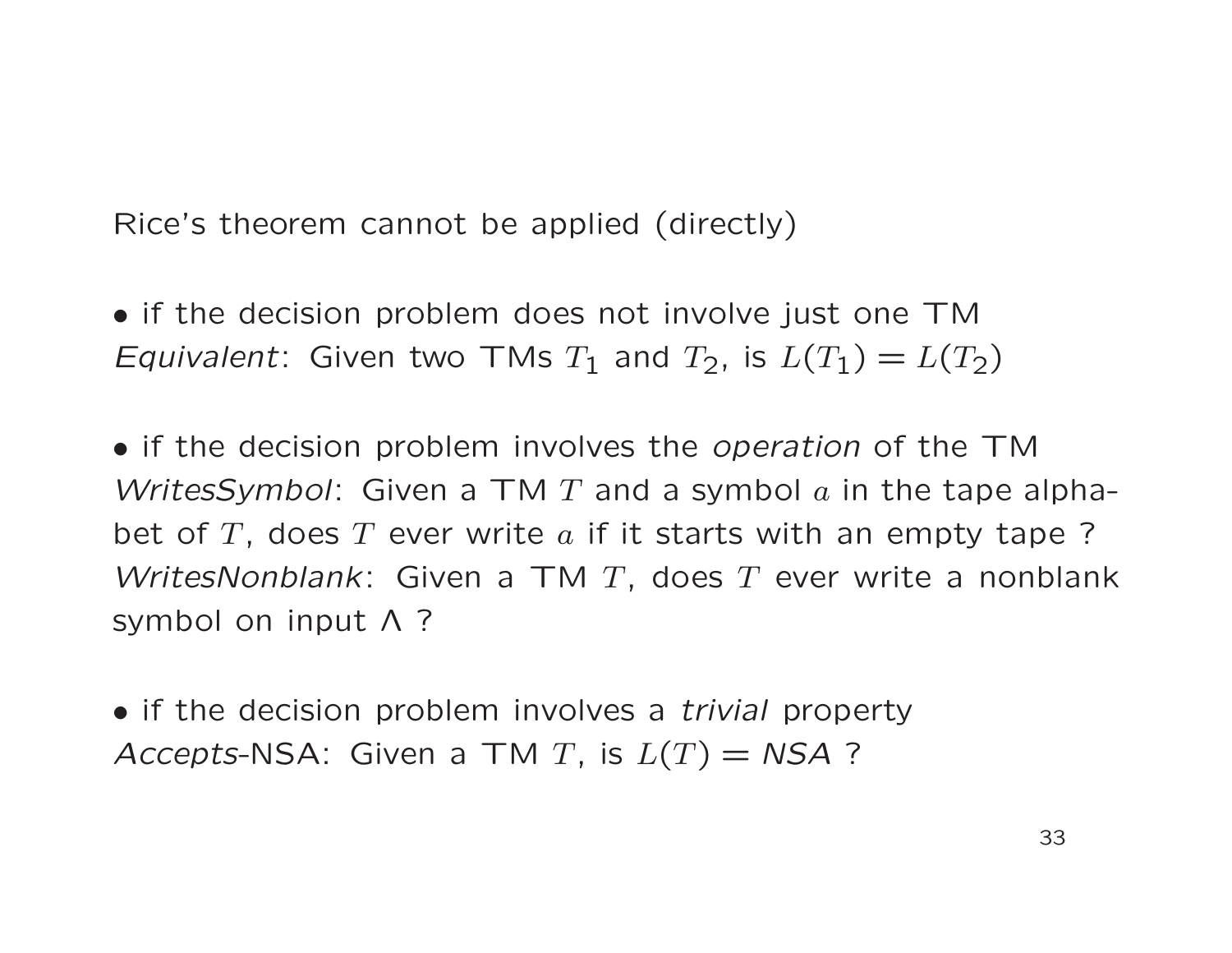#### Exercise 9.12.

For each decision problem below, determine whether it is decidable or undecidable, and prove your answer.

**a.** Given a TM  $T$ , does it ever reach a nonhalting state other than its initial state if it starts with a blank tape?